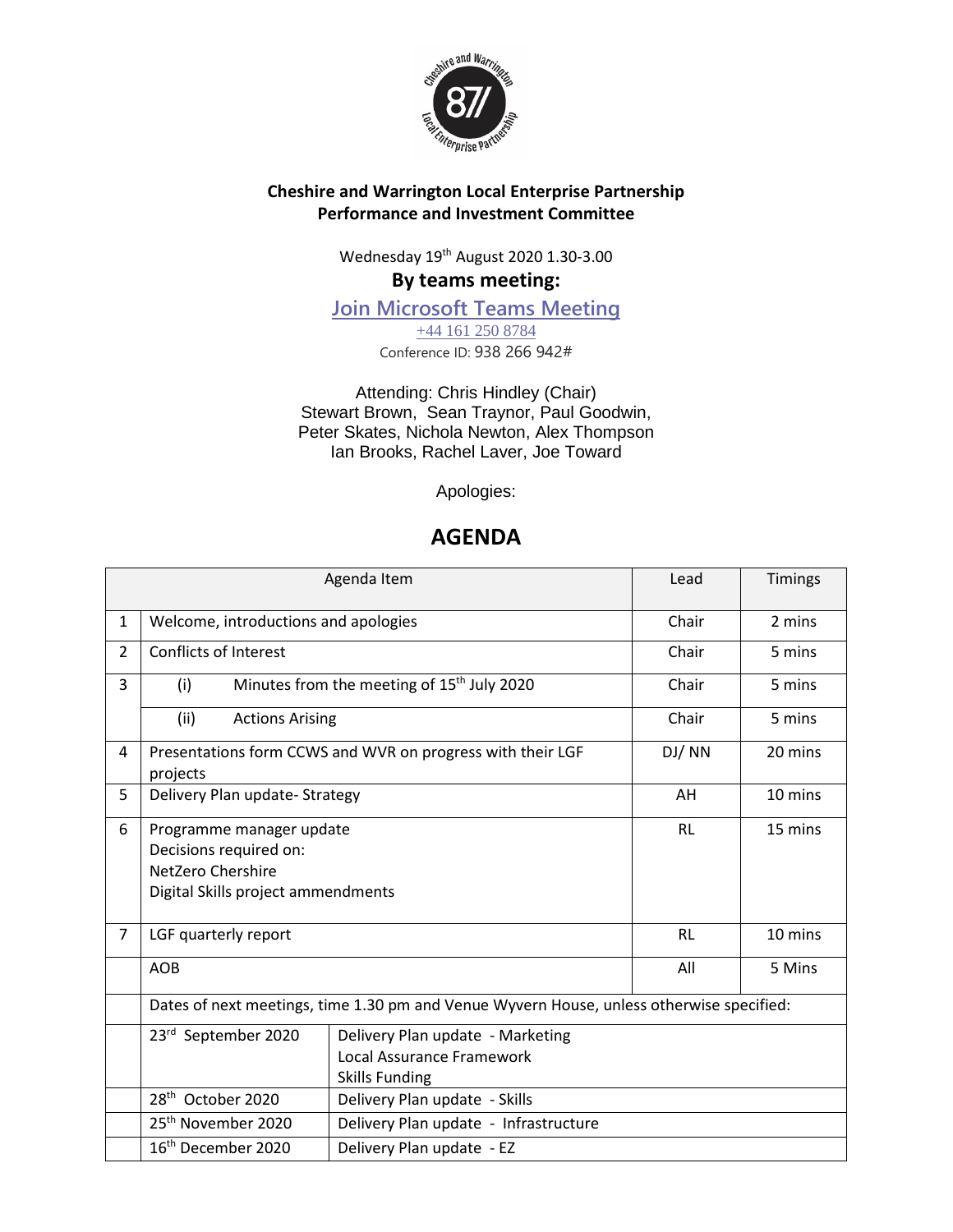Skills

Widening Access project

SW ran through paper. Widening access. Keen that project could scale up work that the LEP does and integrate with other skills projects

Project plan

 $RCR 5.4:1$ 

Project plan now received in detail

Breakdown of contributions by partners

Which partner will lead on the procurement of the kit.

Have we looked at existing performance of bidders on existing skills projects. No. Concern from some members that projects already behind won't be able to deliver on this.

How is Cheshire East being covered? Macc College not included as partner but bodies across C&W being engaged so Cheshire East should benefit. Macc College could be part of the project

Recommendations:

Conf that state-aid compliant

Evaluation at end of first year and fifth year and result disseminated

Breakdown of planned revenue- still needed

Outstanding query regarding steering group – will have independent and community representative. Recommendations: Has to be external rep that chairs committee.

Digitalisation of construction.- Speed up uptake of technology. Hub and Spoke proposal to cover Cheshire and Warrington.

SW highlighted outstanding concerns. True collaboration and that all partners benefitting equally. Still concern about the Hub (WVR) benefitting disproportionately.

Breakdown of funding £140k to hub and £30k to each of the other 4 partner organisations – need to see added value of the hub. They'll be co-ordinating different events, e.g. business breakfast, short awareness sessions. Could some of the events be done by spokes and therefore is the funding distributed fairly?

Need to look at delivery capability of partners and track record.

SW, confirmed this project includes all colleges. New area for Macclesfield who doesn't currently deliver construction.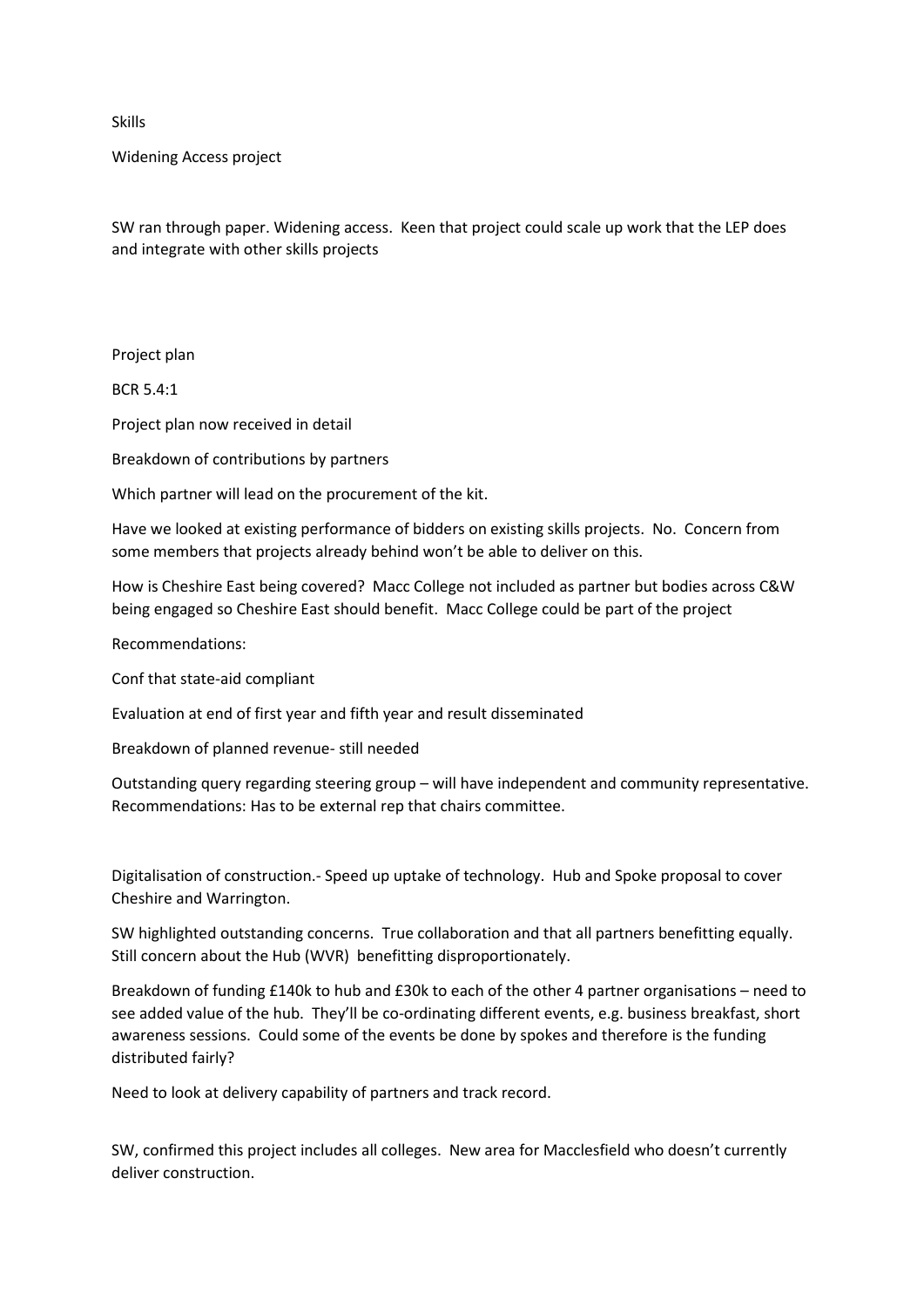Recommendations:

Partnership provides reassurance by providing a joint presentation to E&S Consideration to split of funding between hub and spoke. Outputs need to be shown for 20/21. Evaluation year 1 and 5 for dissemination State-aid compliance

**BCR** 

Governance update

IB updated – progress with the "new" board that has now bee fully appointed. Need to work now on embedding it in the organisation.

Further work being done on committee structures – more about naming conventions. Work being done on looking at COVID response which may need to be integrated into the delivery plan and need to ensure its still looking at the right stuff.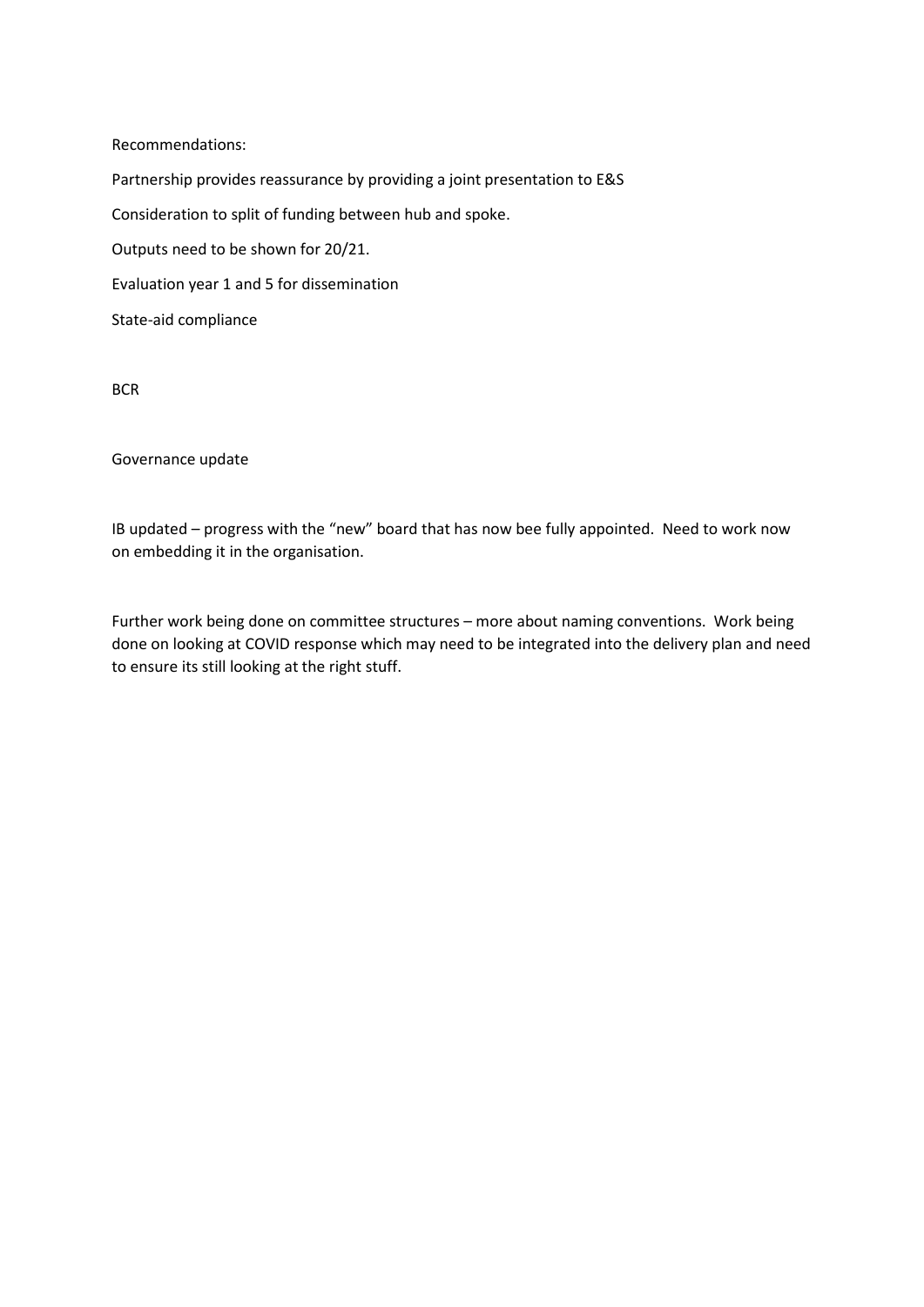

### **Cheshire & Warrington Local Enterprise Partnership Performance and Investment Committee**

| <b>Title: Programme Manager Update Report</b> | Agenda item:6                    |
|-----------------------------------------------|----------------------------------|
| Prepared by Rachel Laver                      | Date of Report: 19th August 2020 |

### **1. Executive Summary**

Good progress is being made with a number of the infrastructure projects. The sod cutting date for Poynton Relief Road has been set for early October, which will see the start of works on the £51m 3km new relief road. Work is progressing well on Congleton Link Road and Centre Park Link and work started at the beginning of August on Omega Highways improvements in Warrington and Tarvin Road in Chester.

There are delays with the two on Warrington's sustainable travel schemes which will mean there is very little scope to manage any delays if all the funding is to be spent by the end of March.

The start of works for the Ellesmere Port Hub building have slipped a month and the costs are currently over budget. Again, there is very little scope to manage slippage if this project is delayed. It may be prudent to look at widening the scope of the approval to draw in the library works already completed.

As it to be expected due to COVID many of the skills projects are not able to achieve their outputs currently but most are looking at developing an online offer.

There are two skills projects which are significantly behind profile and the two skills projects approved last month have both said that they are unable to meet the agreed conditions. An update will be provided at the meeting.

The £100k remaining uncommitted out of the £127m programme was expected to be spent on skills projects and approved this month. The proposals are still being developed and therefore cannot be considered for approval and ratification until next month.

Output achievement is starting to build momentum as is expected at this point in the programme and is covered later in the report.

### **1.1. Energy Fund.**

**1.1.1.** Net Zero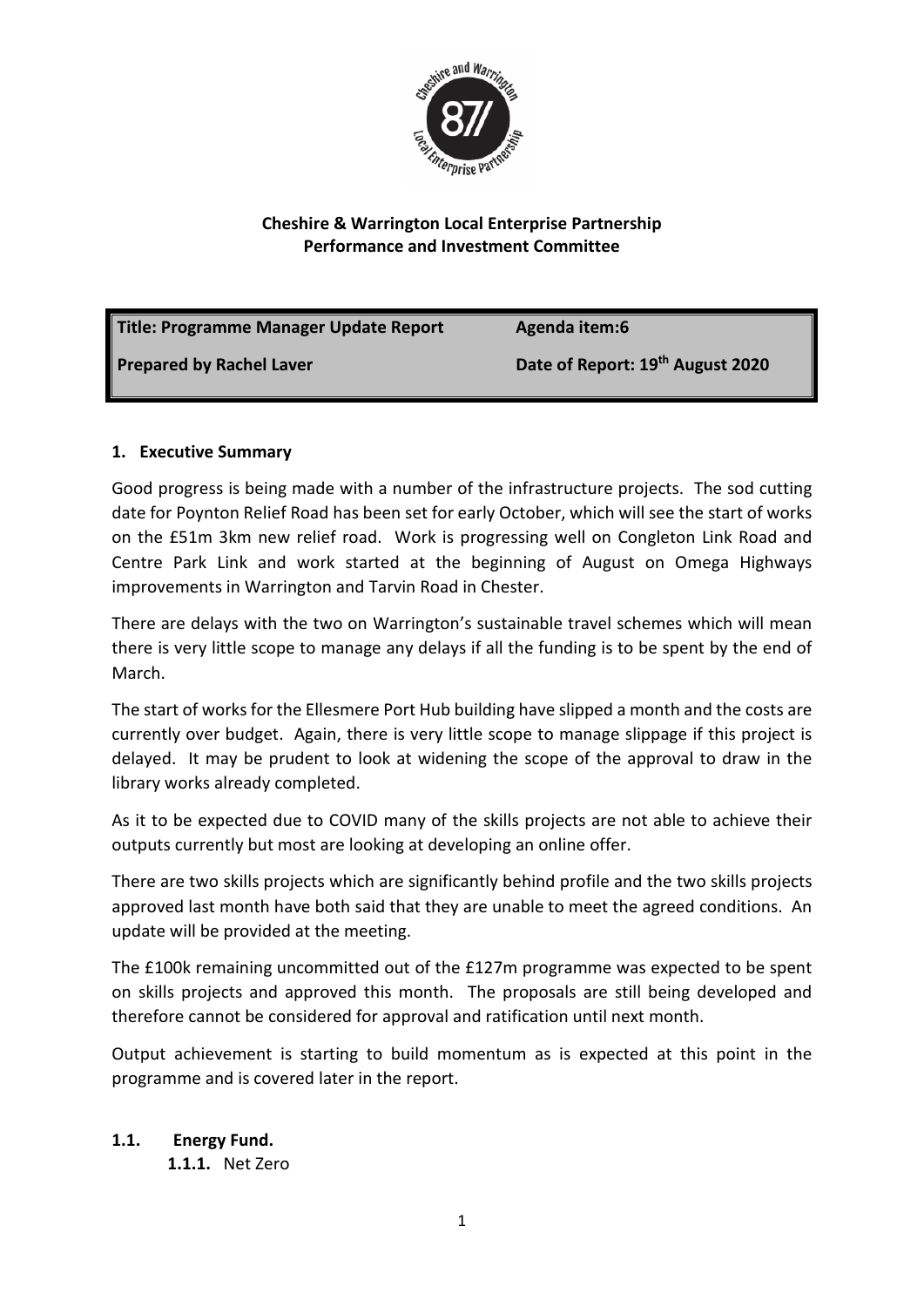We have had confirmation from EA technology that the project is still state-aid compliant and that they expect carbon savings of 104 tonnes per year when the project is completed.

The project still has a good strategic fit and fits with the Government's Green Recovery Plan. The intention is still to have open days and produce a handbook for other businesses to use. All the outputs remain the same with exception of the carbon savings which will be less than if a ground source heat pump was used as originally planned, but arguably the Variable Refrigeration Flow system is a better option for most businesses as it is more affordable.

EA technology will continue to work towards being a net zero business, but this project won't be to start with.

|                                                        | Total |         | <b>EATL</b> |         | <b>LEP</b> |         |
|--------------------------------------------------------|-------|---------|-------------|---------|------------|---------|
| 300kw ground source heat pump                          | £     | 300,000 | £           | 300,000 |            |         |
| A 50kw Photovoltaic array (Part complete)              | £     | 55,000  | £           | 55,000  |            |         |
| LED Lighting (completed)                               | £     | 60,000  | £           | 60,000  |            |         |
| <b>Battery System</b>                                  | £     | 115,000 |             |         | £          | 115,000 |
| 20 electric vehicle chargers to include a fast charger | £     | 50,000  |             |         | £          | 50,000  |
| 2 VisNets to provide network visibility                | £     | 3,000   |             |         | £          | 3,000   |
| Server                                                 | £     | 5,000   |             |         | £          | 5,000   |
| <b>Project Management</b>                              | £     | 50,000  |             |         | £          | 50,000  |
| Net Zero Manual                                        | £     | 25,000  |             |         | £          | 25,000  |
| Website                                                | £     | 25,000  |             |         | £          | 25,000  |
| Software                                               | £     | 50,000  |             |         | £          | 50,000  |
| Display equipment                                      | £     | 12,000  |             |         | £          | 12,000  |
| Audit costs                                            | £     | 3,000   |             | 3000    |            |         |
| <b>TOTAL CAPITAL</b>                                   | £     | 753,000 | £           | 418,000 | £          | 335,000 |

i<br>I

The project costs original and revised project costs are shown below:

Revised: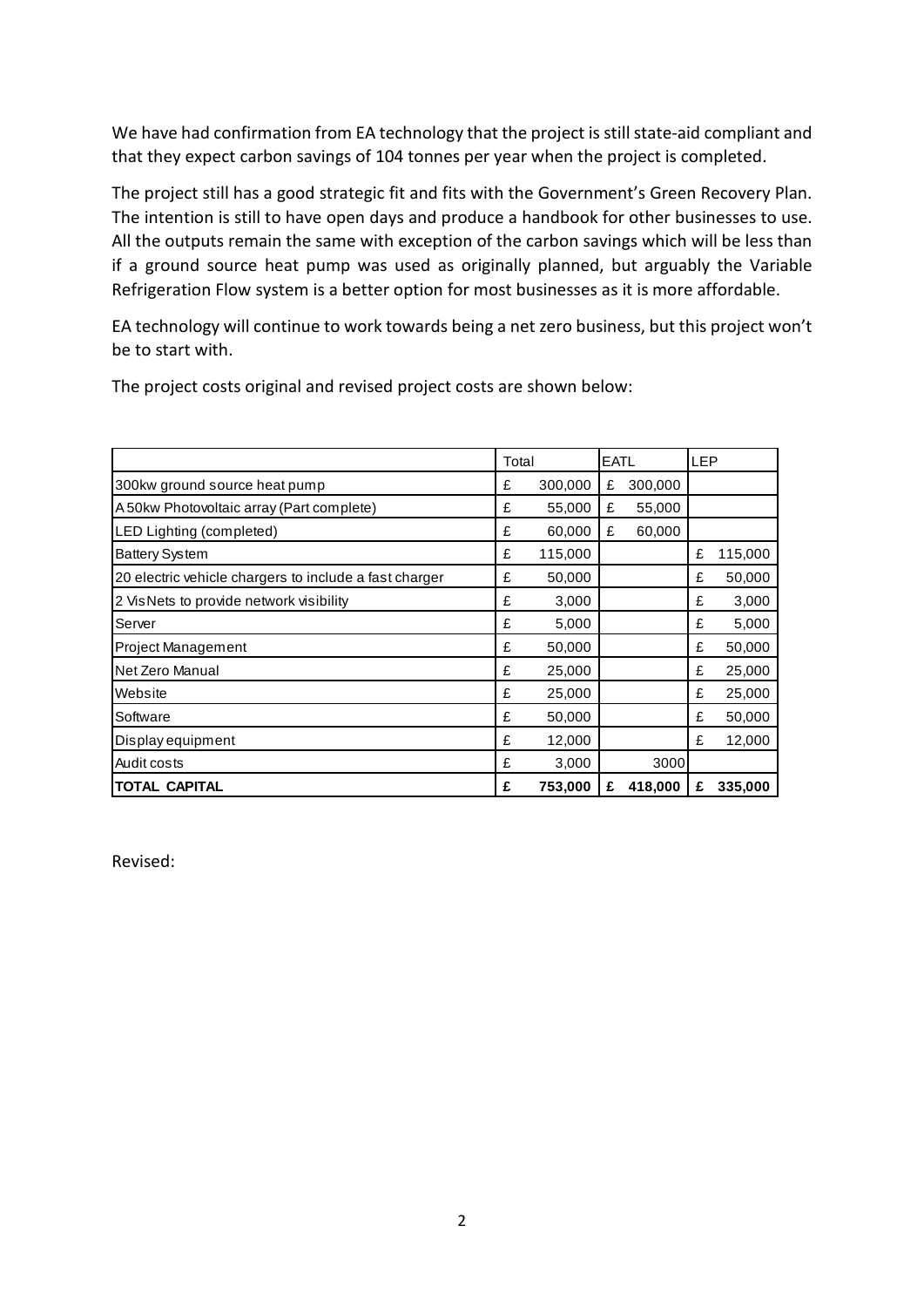|                                                        | Total |         | <b>EATL</b> |         | <b>LEP</b> |         |
|--------------------------------------------------------|-------|---------|-------------|---------|------------|---------|
| Top Floor Variable refrigerance flow (VRF) System      | £     | 84,000  | £           | 84,000  |            |         |
| Insulation                                             | £     | 30,000  | £           | 30,000  |            |         |
| <b>Planning Permission GSHP</b>                        | £     | 6,000   | £           | 6,000   |            |         |
| A 50kw Photovoltaic array (Part complete)              | £     | 55,000  | £           | 55,000  |            |         |
| LED Lighting (completed)                               | £     | 60,000  | £           | 60,000  |            |         |
| <b>Battery System</b>                                  | £     | 115,000 | £           | 35,000  | £          | 80,000  |
| 20 electric vehicle chargers to include a fast charger | £     | 50,000  |             |         | £          | 50,000  |
| 2 VisNets to provide network visibility                | £     | 3,000   |             |         | £          | 3,000   |
| Server                                                 | £     | 5,000   |             |         | £          | 5,000   |
| Project Management                                     | £     | 50,000  |             |         | £          | 50,000  |
| Net Zero Manual                                        | £     | 25,000  |             |         | £          | 25,000  |
| Website                                                | £     | 25,000  |             |         | £          | 25,000  |
| Software                                               | £     | 50,000  |             |         | £          | 50,000  |
| Display equipment                                      | £     | 12,000  |             |         | £          | 12,000  |
| Audit costs                                            | £     | 3,000   | £           | 3,000   |            |         |
| TOTAL CAPITAL                                          | £     | 570,000 | £           | 270,000 | £          | 300,000 |

The LGF contribution has reduced by £35k but the intervention rate has increased 9% to 53% as EA Technology's contribution has reduced. Due to the current economic conditions they don't feel they contribute as much as it is challenging to find funding for non-essential activity at present. They have also taken over the from SPEN as the lead for the Delivering Network Visibility in Cheshire's Energy innovation District project which has resulted in extra financial commitment from them.

### **Recommendation:**

That the project is approved with the revised specifications and the revised intervention rate as the project is unlikely to go ahead with less funding and given the location of the building there is likely to plenty of interest in the building.

### **1.2. Skills Funding**

**1.2.1.** AstraZeneca decided they did require remaining £40k of the grant and will spend it by the end of the quarter.

### **1.2.2.** Digital Hub- Project 4.0 (CCSW)

The college is making progress and has tenders due in at the end of August and early September. The project management plan stated that the remaining equipment would be procured by the end of July. Currently the college has claimed just 14% of their grant with £789k left to claim this year.

### **1.2.3.** AMET Centres (WVR)

Progress is being made the project is behind profile and with only 15% of the grant claimed and £560k remaining to be claimed.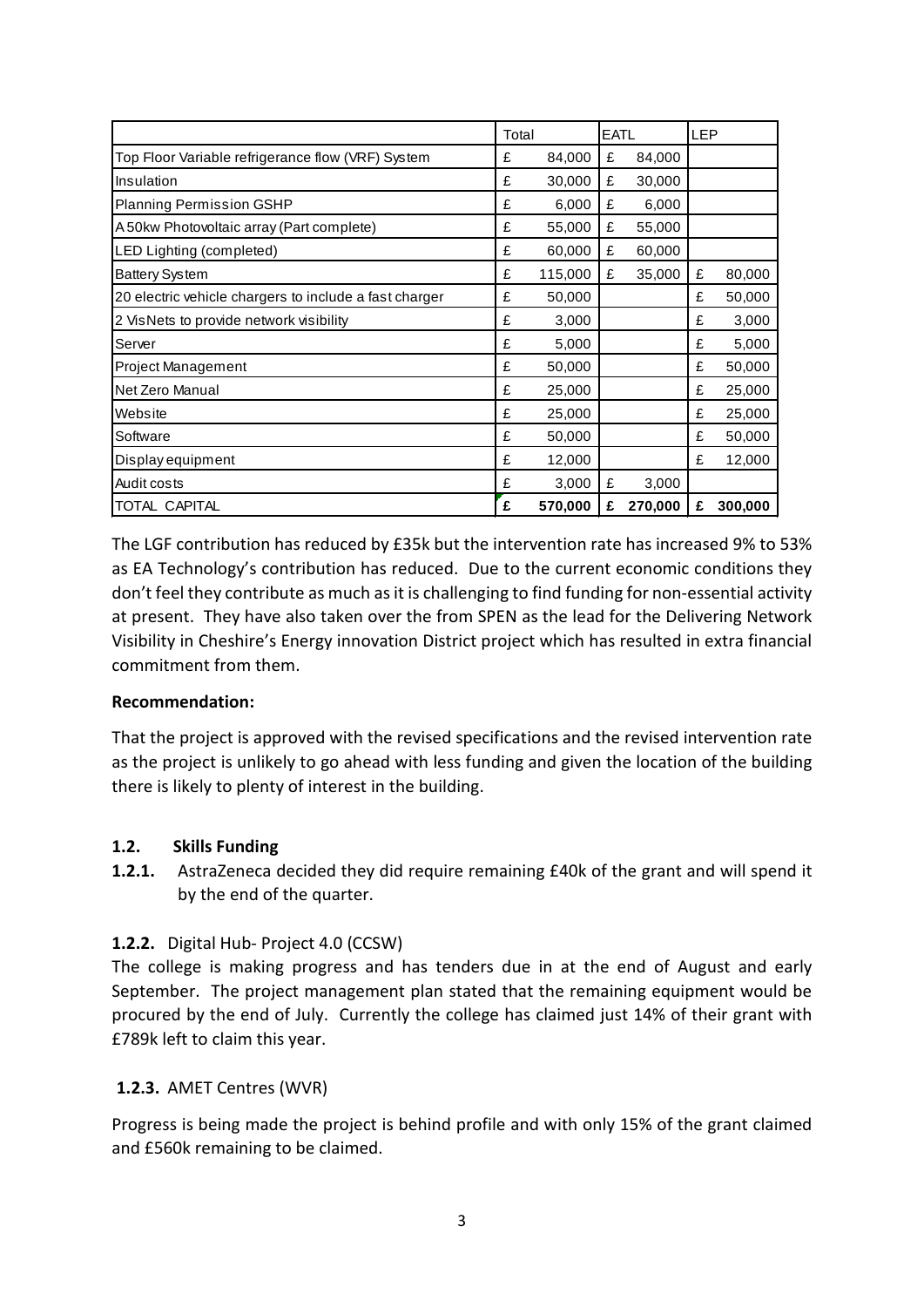### **1.2.4. Digital Skills in Construction**

WVR has confirmed that the project cannot be delivered by the end of October as per the agreed conditions and has asked that the deadline is extended until the end of January.

P&I to consider proposal and risk of funding not being spent by the end of March and the funding lost.

### **1.2.5. Specialist equipment to widen access to technology and digital skills**

Colleges don't seem to be working as well as anticipated. Likely to be delay with acquiring kit due to supply issues. Surprising that each of the colleges acquiring kit separately rather than one taking the lead.

### **1.3. Ellesmere Port One Public Estate**

Work on relocating the bus station is continuing, The start on site of the main works has been pushed back a month to October. The latest monthly report also shows that spend is running behind profile and so there is a high risk that the LGF won't be spent by the end of March unless mitigation measures are put in place. The project is also running over cost.

### **Recommendation**

It is recommended that CWAC are asked to put forward a project proposal which encompasses the wider Ellesmere Port Town Centre improvements and that the LGF is requested as a contribution to that total package of works rather than just the One Public Estate project. This will enable the LGF to be defrayed on the elements that have already been completed.

### **1.4. LGF Finance**

There was an error with the negative claim submitted for Crewe Market Hall, so the total amount spent in q1 was £3.6m against a forecast of £6.8m so significantly behind. Projects with the highest variance from Profile were:

| Project                                 | forecast<br>Q1 | Actual (£) | Difference (£) |
|-----------------------------------------|----------------|------------|----------------|
|                                         | (f)            |            |                |
| CCSW - Digital Hub - Project            | 400,000        | 0          | 400,000        |
| 4.0:                                    |                |            |                |
|                                         |                |            |                |
| Winsford Industrial<br><b>Unlocking</b> | 736,000        | 86,885     | 649,115        |
| Land                                    |                |            |                |
|                                         |                |            |                |
| <b>Ellesmere Port OPE</b>               | 1,301,171      | 347,177    | 953,994        |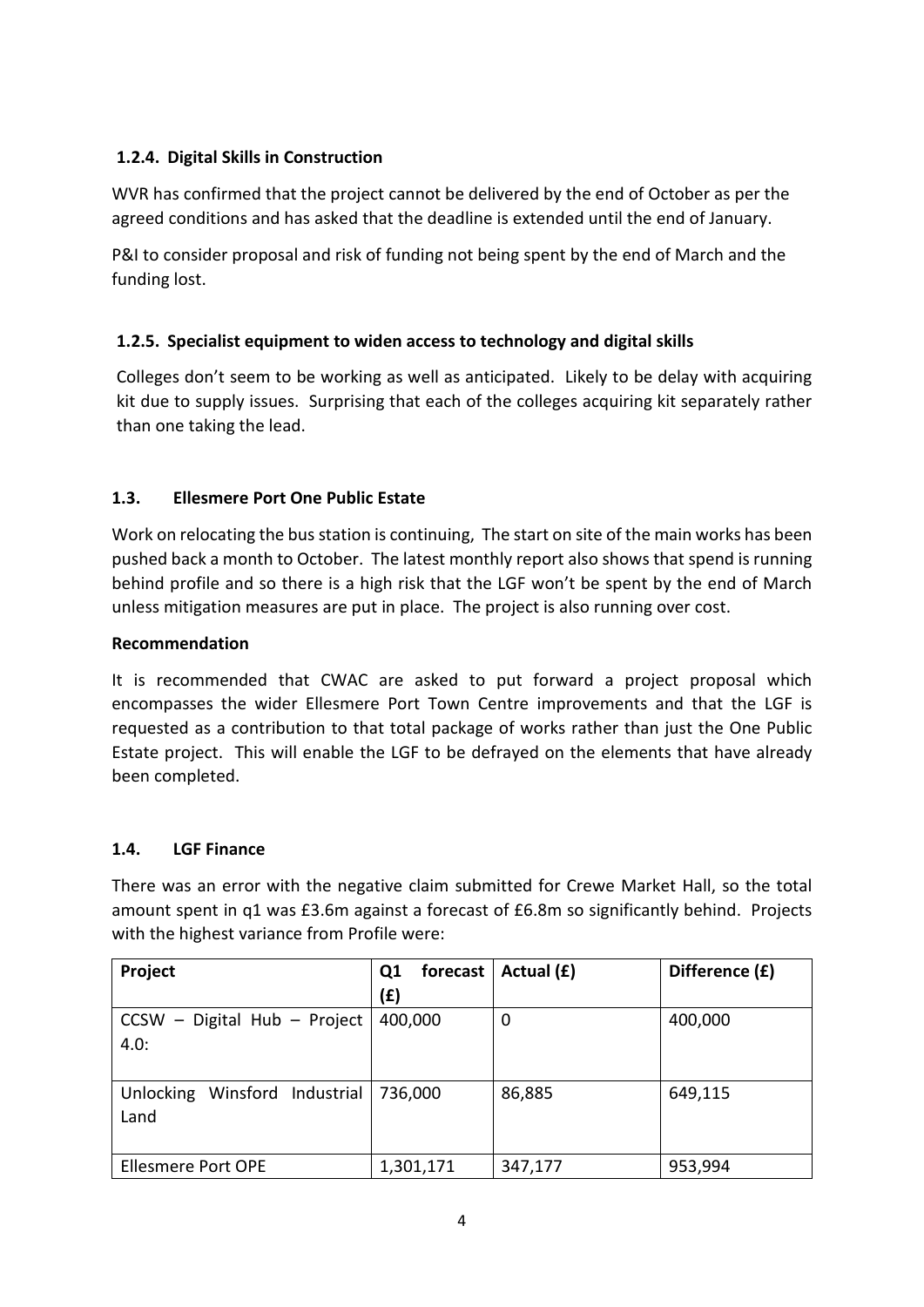| Macclesfield College     | 321,615   | 266,289 | 55,326    |  |
|--------------------------|-----------|---------|-----------|--|
| Macclesfield Stem Centre | 120,924   |         | 120,924   |  |
| Total                    | 2,879,710 | 700,351 | 2,179,359 |  |

It is recommended that we aim to have all the LGF spent by the end of December wherever possible to allow for slippage. Projects that plan on spending to the end of March carry a high risk of having funding lost to them and them LEP as we cannot carry it forward. This will be damaging to the projects and to the reputation and credibility of the LEP.

### **2. Growing Places Fund**

The Business Restructuring Grant Programme being delivered by Blue Orchid has seen huge demand. The funding is fully committed within a week of its launch.

Until Enterprise Loan facility isn't yet agreed and therefore there is currently no funding available for new investment from GPF. WE have had some enquiries and they've been directed to the Growth Hub and the Evergreen Fund.

### **3. Evergreen Fund**

CBRE had been working on a potential investment in Winsford, which had received support from Evergreen 1. MHCLG looking at revising the eligibility criteria to provide greater flexibility.

### **4. Outputs**

Output achievement is gradually improving. We have now reported on the learners benefiting from all the projects at Reaseheath which completed last year and there has been new and homes and commercial space associated with Congleton Link Road which is great to see.

| <b>Outputs</b>                         | <b>BEIS Target</b> | <b>Contracted</b><br>on<br>projects | <b>Achieved</b><br>to date | Percentage<br>achieved |
|----------------------------------------|--------------------|-------------------------------------|----------------------------|------------------------|
| New Commercial Floorspace (sqm)        |                    | 700,344                             | 389,326                    | 56%                    |
| Renovated Commercial Floorspace (sqm)  |                    | 2880                                | 2880                       | 100%                   |
| Businesses receiving investment        |                    | 29                                  | 16                         | 55%                    |
| Jobs created                           | 16126              | 15,767                              | 7,996                      | 51%                    |
| Private sector Leverage                | 354.54             | 695                                 | 651                        | 94%                    |
| <b>Public Sector Leverage</b>          |                    | 229                                 | 152                        | 66%                    |
| New homes completed                    | 6,044              | 14,108                              | 3,578                      | 25%                    |
| New home starts                        |                    | 11,563                              | 2,217                      | 19%                    |
| $GVA$ ( $Em$ )                         |                    | 52.335587                           | 6.483619                   | 12%                    |
| Space occupied at Alderley Park (sqft) |                    | 18580                               | 1586                       | 9%                     |
| Total amount of new road (meters)      |                    | 1201                                | 1081                       | 90%                    |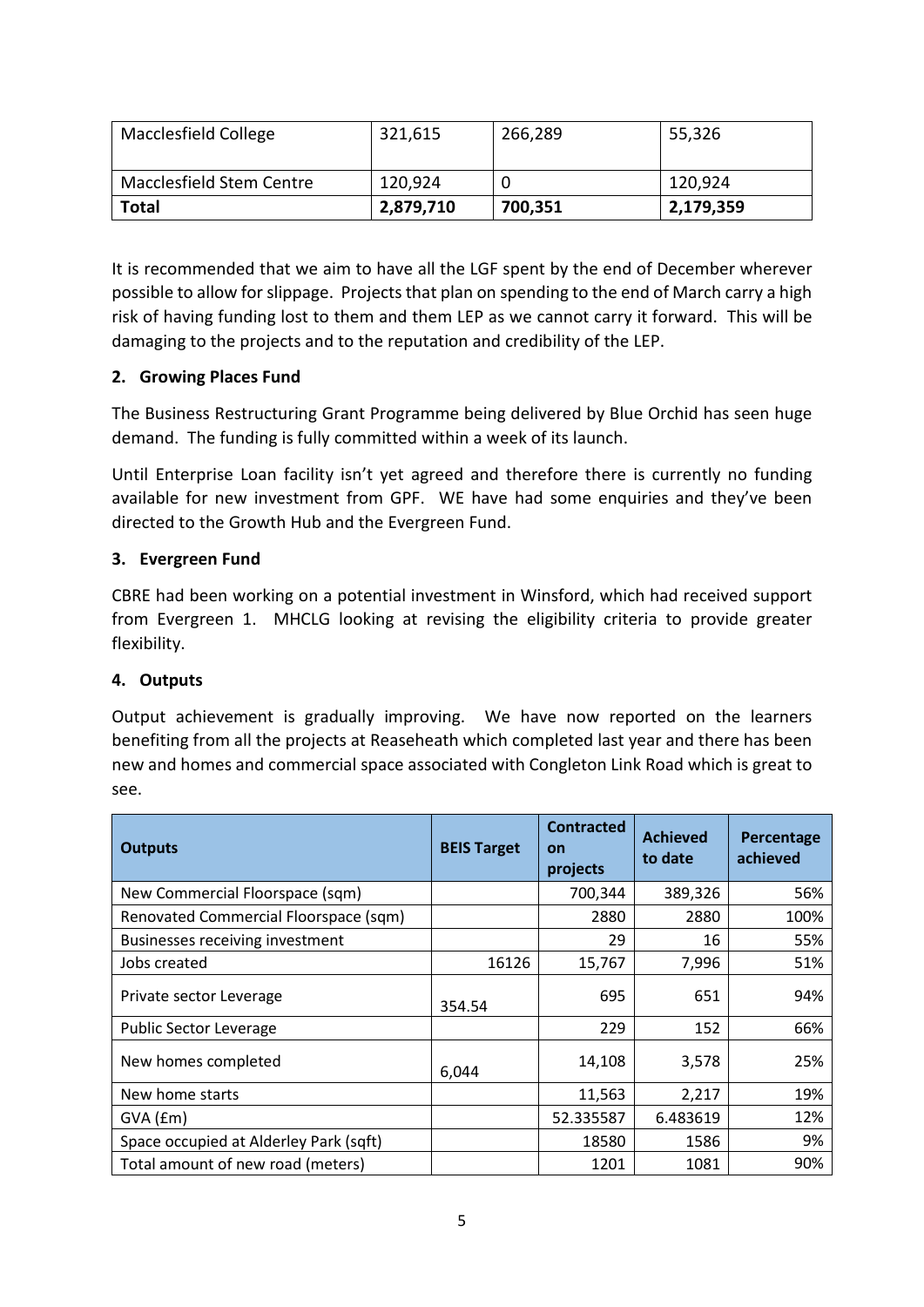| Total amount of road resurfaced (meters)           | 2120   | 2920 | 138% |
|----------------------------------------------------|--------|------|------|
| Constructions jobs                                 | 1167   | 150  | 13%  |
| Learners benefitting                               | 51620  | 136  | 0%   |
| New Cycleway (m)                                   | 24427  | 3138 | 13%  |
| <b>Business Supported/Benefitting</b>              | 2291   | 12   | 1%   |
| No. of schools and colleges engaged                | 475    | 0    | 0%   |
| Learners benefitting leading to a<br>qualification | 4230   | 0    | 0%   |
| New learning space created (sqm)                   | 7465.9 | 6172 | 83%  |
| EV Charging points                                 | 20     | 0    | 0%   |
| greenhouse gas reductions (Tonnes)                 | 539765 | 0    | 0%   |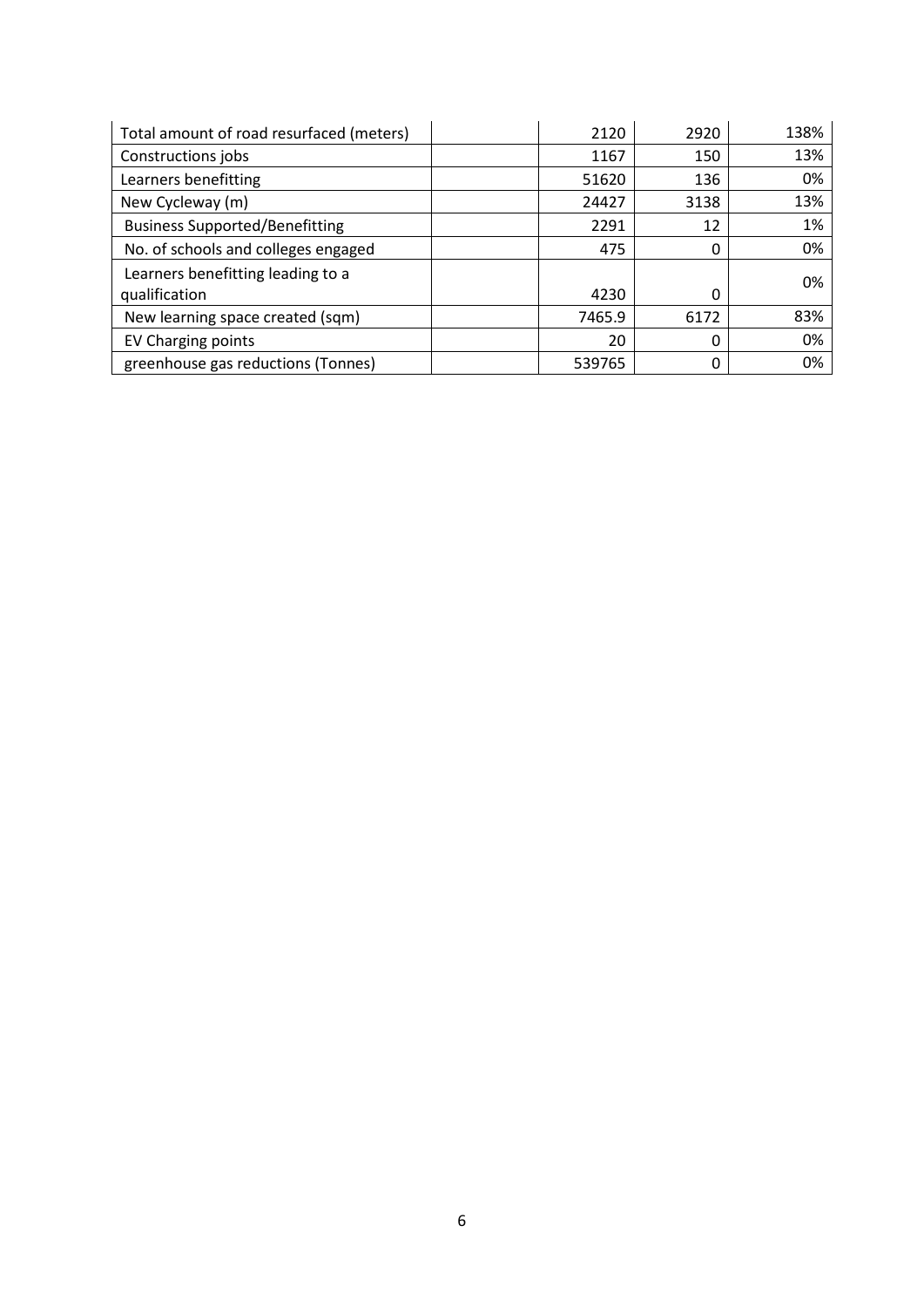| <b>CATEGORY</b> | <b>RISK SCENARIO</b>                                                                                                                                                                                                                                                                                                                                                                   |                                                                                                                                          | <b>FUTURE CONTROLS /</b><br><b>MITIGATION MEASURES</b>                                                                                                                                                                                                                        |                                                                                                                                                                                                                                                                   |                          | <b>Residual risk rating</b>  |              |
|-----------------|----------------------------------------------------------------------------------------------------------------------------------------------------------------------------------------------------------------------------------------------------------------------------------------------------------------------------------------------------------------------------------------|------------------------------------------------------------------------------------------------------------------------------------------|-------------------------------------------------------------------------------------------------------------------------------------------------------------------------------------------------------------------------------------------------------------------------------|-------------------------------------------------------------------------------------------------------------------------------------------------------------------------------------------------------------------------------------------------------------------|--------------------------|------------------------------|--------------|
|                 | <b>RISK</b>                                                                                                                                                                                                                                                                                                                                                                            | <b>IMPACT</b>                                                                                                                            | <b>Mitigation</b>                                                                                                                                                                                                                                                             | <b>Planned actions</b>                                                                                                                                                                                                                                            | <b>IMPACT</b><br>${1-5}$ | <b>LIKELIHOOD</b><br>${1-5}$ | <b>TOTAL</b> |
| $\rightarrow$   | As a result of the high<br>degree of volatility with<br>regard to EZ income arising<br>from forecast accuracy,<br>potential VOA revaluations,<br>there is a risk of failure to<br>exceed baseline on EZ sites<br>meaning less or no income<br>would be due to the LEP.<br>Also, future changes to<br>Busines rates may impact<br>funding available. EZ loan<br>brings repayment risks. | Unable to undertake the necessary<br>EZ investments, repay loans and<br>develop other areas of LEP<br>activity.                          | Meet with business rate<br>function staff to improve<br>forecast accuracy and<br>determine contingencies.<br>Establish a reserve within<br>EZ funds. Manage<br>expectations about<br>availability of finance and<br>reduce investment<br>programme accordingly if<br>need be. | Improve forecasting and<br>understanding of cashflow and<br>monitoring of income. Ensuring<br>that we have sufficient levels of<br>reserves to manage short-term<br>variances in EZ income. Ensure<br>sufficient flexibilities to turn on<br>and off commitments. | 3                        | 4                            | 12           |
| $\rightarrow$   | Financial resources will be<br>stretched, coupled with<br>lower income and increased<br>costs                                                                                                                                                                                                                                                                                          | Unable to deliver some of the<br>initiatives planned. May need to<br>cut back on core costs which will<br>also impact ability to deliver | Look at securing additional<br>funding from government.<br>Using flexibilities with<br>different funding streams to<br>maximise impact.                                                                                                                                       |                                                                                                                                                                                                                                                                   | 4                        | 3                            | 12           |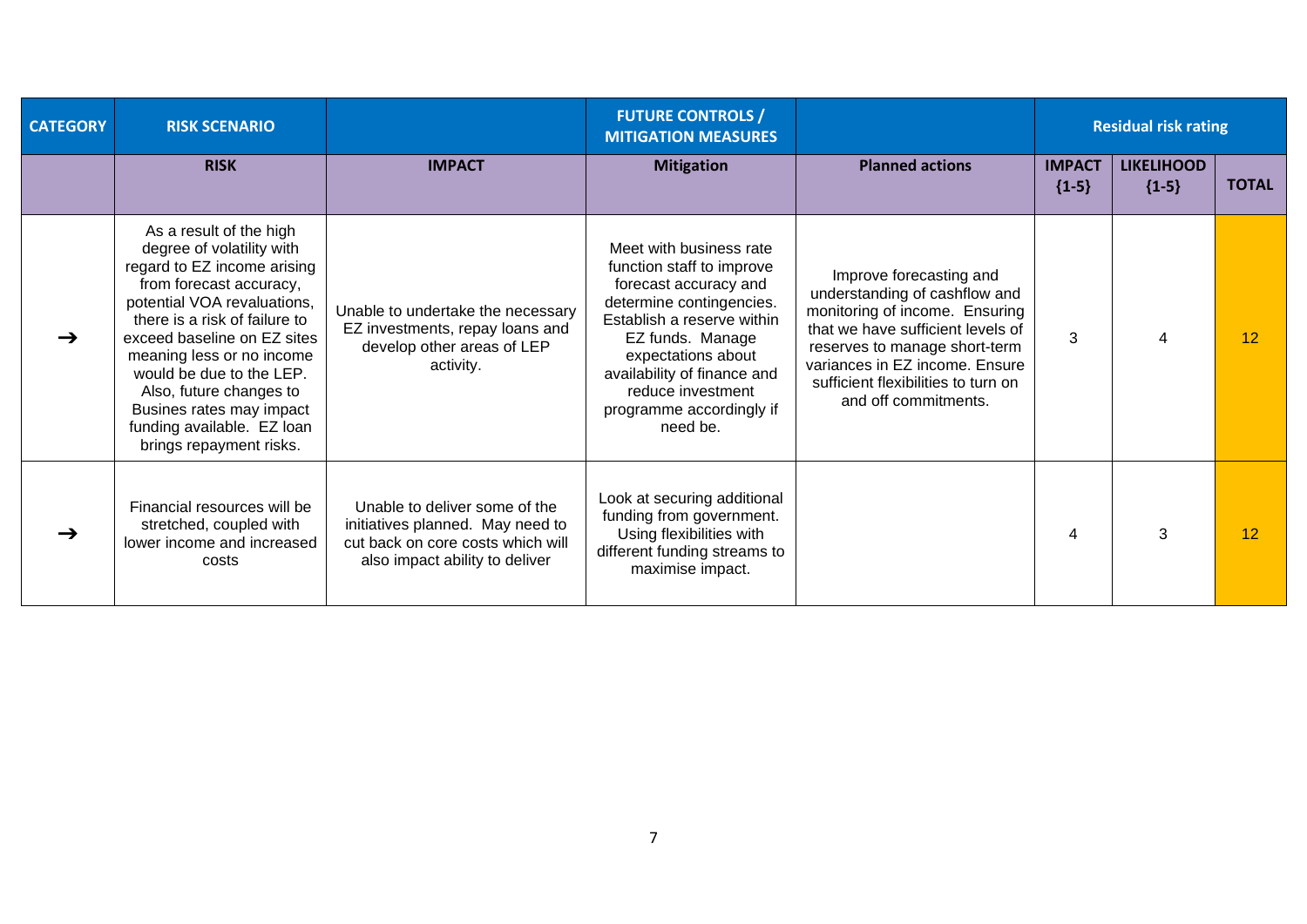|               | As a result of uncertain<br>economic conditions, or<br>onerous programme<br>deliverables, there is a risk<br>of a lack of appropriate<br>projects that address<br>emerging issues or excess<br>demand which leads to<br>disappointment. | Failure to deliver economic growth,<br>skills or the quality of place aspired<br>to in the Strategic Economic Plan<br>and Local Industrial Strategy.<br>Failure to deliver outcomes and<br>outputs within prescribed<br>timescales leading to a<br>downgrading of the LEPs Delivery<br>and Governance ratings. | The LEP continues to<br>market support to local<br>authorities, businesses and<br>colleges for programmes<br>commitment with the<br>various programme funds<br>initiated by Government<br>departments. | Investment in developing<br>business cases and "Place"<br>marketing has been approved<br>by the board and further use of<br>EZ retained business rates is<br>expected to continue creating<br>opportunities and awareness.<br>Committees are tasked with<br>redirecting funding for failing<br>projects in order to prevent loss<br>of funding. | 4 | 3             | 12              |
|---------------|-----------------------------------------------------------------------------------------------------------------------------------------------------------------------------------------------------------------------------------------|----------------------------------------------------------------------------------------------------------------------------------------------------------------------------------------------------------------------------------------------------------------------------------------------------------------|--------------------------------------------------------------------------------------------------------------------------------------------------------------------------------------------------------|-------------------------------------------------------------------------------------------------------------------------------------------------------------------------------------------------------------------------------------------------------------------------------------------------------------------------------------------------|---|---------------|-----------------|
| →             | Corona Virus:<br>internal staffing<br>internal delivery<br>External delivery<br>Local economy                                                                                                                                           | projects may have to be scaled<br>back. Regeneration is delayed,<br>economic improvement is<br>hampered.<br>LEP may be criticised for level of<br>support offered                                                                                                                                              | Lobby for extra funding and<br>flexibilities in funding<br>programmes. Work with<br>partners and stakeholder to<br>increase impact of what can<br>be done collectively.                                |                                                                                                                                                                                                                                                                                                                                                 | 5 | $\mathcal{P}$ | 10 <sup>1</sup> |
| $\rightarrow$ | Policy change within<br>government may mean that<br>LEPs are disbanded                                                                                                                                                                  | The LEP needs to ensure it<br>maintains adequate budget to wind<br>up the LEP including staff<br>redundancies and the legal costs<br>of transferring contracts, winding<br>up all the services etc.                                                                                                            | The work that the LEP does<br>can perhaps largely be<br>transferred to other bodies.<br>The reason for holding the<br>reserves should continue to<br>be made clear in the<br>accounts.                 |                                                                                                                                                                                                                                                                                                                                                 | 3 |               | $\mathbf{Q}$    |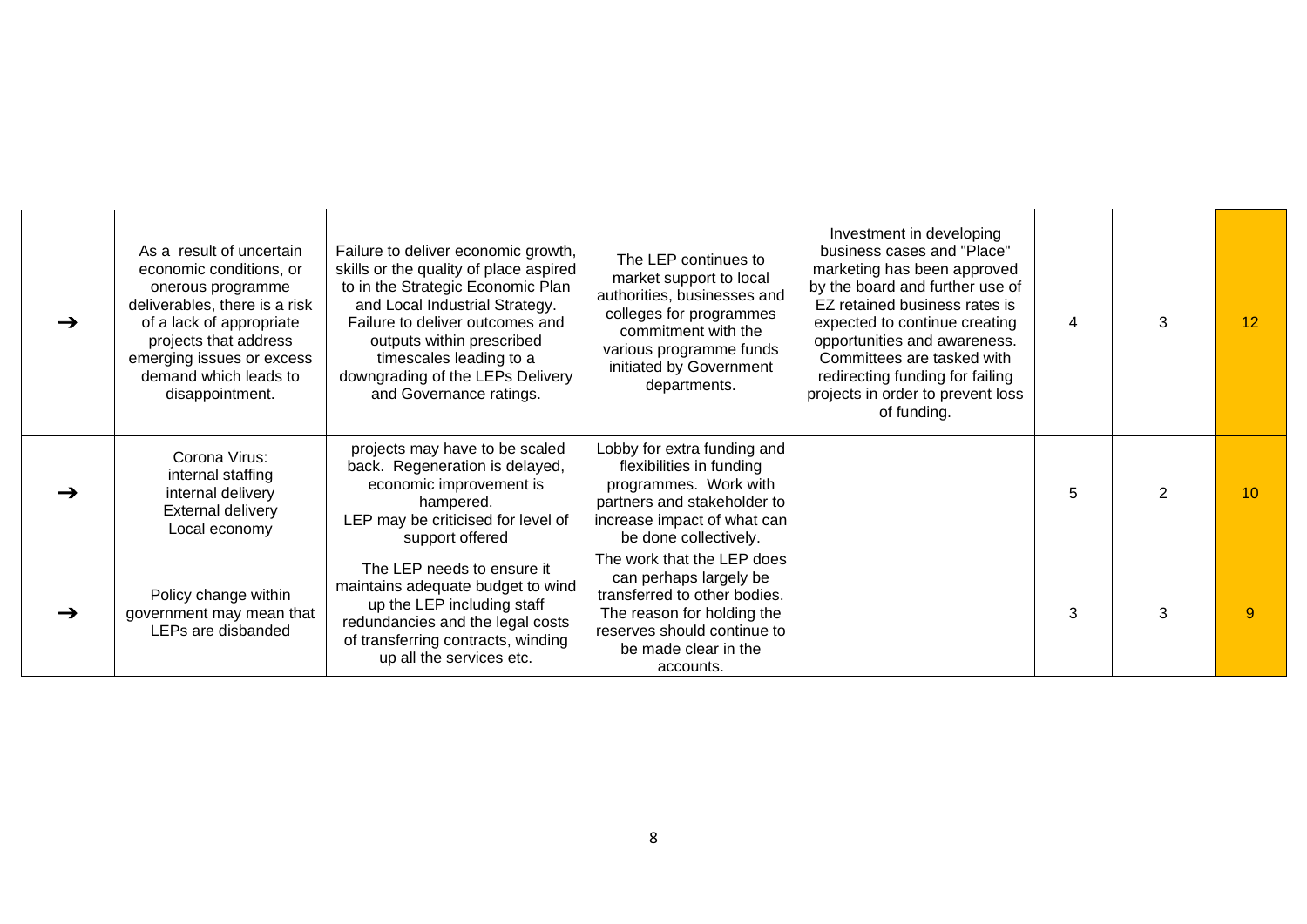| $\rightarrow$ | Capacity and Capability.<br>Limit in terms of money and<br>time of what the LEP can<br>do. Risk of being<br>challenged over chosen<br>priorities and interventions.<br>Capability - whether the<br>LEP has the skills,<br>knowledge and experience<br>to run short term COVID<br>programmes and small-<br>scale responsive<br>interventions | reputational damage. Impacts<br>future funding awards. | The LEP is concentrating<br>on providing support in<br>areas it is already<br>established such as<br><b>Business Growth Support</b> | Continue to look at securing<br>additional funding to help<br>address emerging issues. |  |  |  |
|---------------|---------------------------------------------------------------------------------------------------------------------------------------------------------------------------------------------------------------------------------------------------------------------------------------------------------------------------------------------|--------------------------------------------------------|-------------------------------------------------------------------------------------------------------------------------------------|----------------------------------------------------------------------------------------|--|--|--|
|---------------|---------------------------------------------------------------------------------------------------------------------------------------------------------------------------------------------------------------------------------------------------------------------------------------------------------------------------------------------|--------------------------------------------------------|-------------------------------------------------------------------------------------------------------------------------------------|----------------------------------------------------------------------------------------|--|--|--|

Corporate Risks:

## **Programme Risks**

| <b>RISK SCENARIO</b>                                                                                                                                         |                                                                                                                                                                                                                   | <b>EXISTING CONTROLS / MITIGATION</b><br><b>MEASURES</b>                                                                                 | <b>FUTURE RISK RATING</b> |                              |              |
|--------------------------------------------------------------------------------------------------------------------------------------------------------------|-------------------------------------------------------------------------------------------------------------------------------------------------------------------------------------------------------------------|------------------------------------------------------------------------------------------------------------------------------------------|---------------------------|------------------------------|--------------|
| <b>RISK</b>                                                                                                                                                  | <b>IMPACT</b>                                                                                                                                                                                                     |                                                                                                                                          | <b>IMPACT</b><br>${1-5}$  | <b>LIKELIHOOD</b><br>${1-5}$ | <b>TOTAL</b> |
| Crewe Hub - Risk that project may not<br>happen due to national political<br>uncertainty and or that the funding<br>isn't fully spent due to the delays with | Reputational risk. If govt decide not to go<br>ahead then there the economic benefits<br>won't be realised. Not achieving the<br>maximum connectivity to the Hub and<br>thereby reducing the economic benefits of | Working closely with new govt/, CEC, DfT and<br>the rail industry to deliver a scheme which<br>supports the wider economic growth of the |                           |                              | 15           |
| the project                                                                                                                                                  | the Hub and VfM.                                                                                                                                                                                                  | region.                                                                                                                                  |                           |                              |              |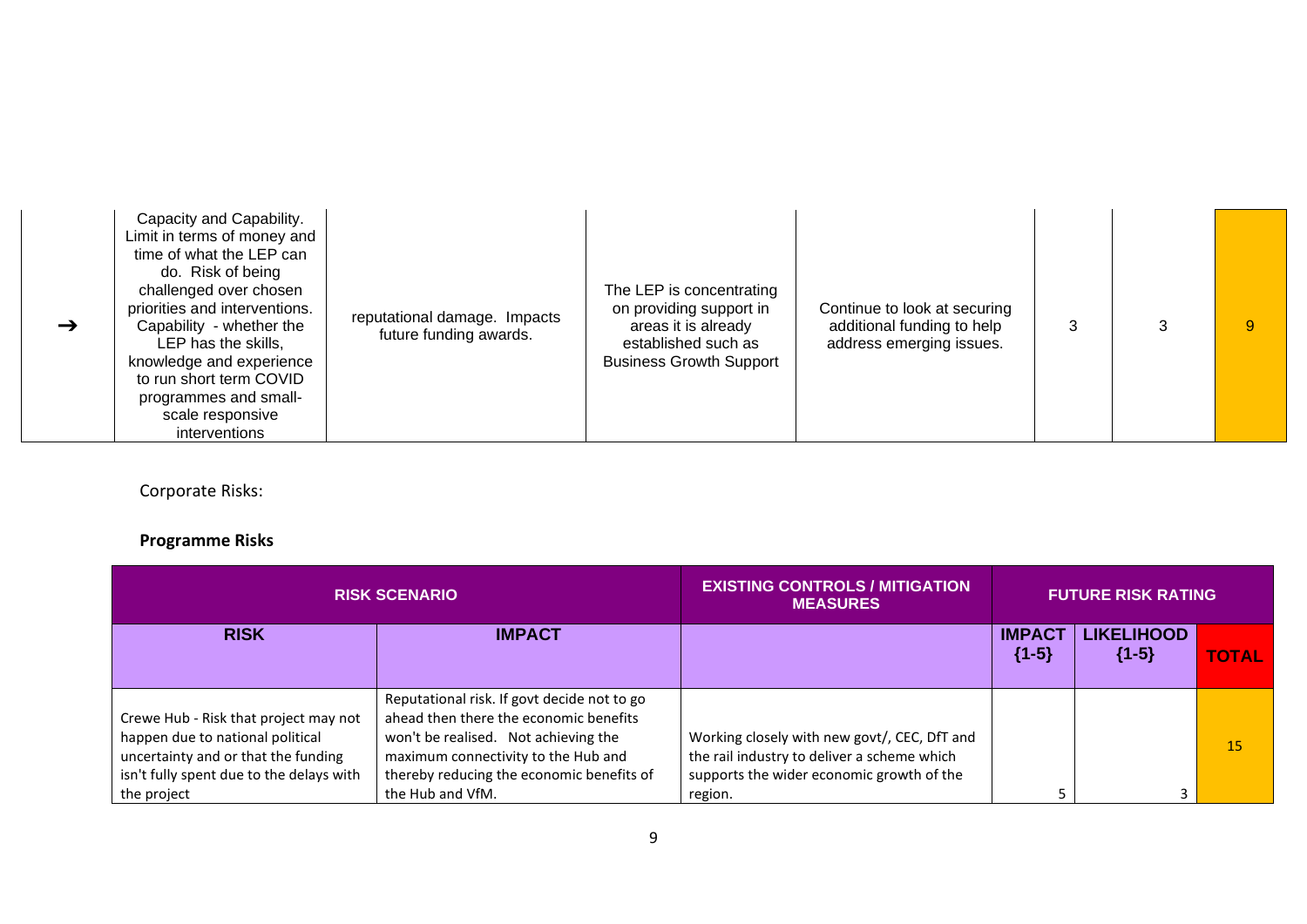| Failure to deliver Accelerate in line<br>with SLA                                                                                                                                                                                          | Reputational damage, loss of funding,<br>funding could be reclaimed/ fines imposed<br>and lost opportunity.                                                                                                                                                                                                | Recruited 2 staff with one to be appointed.<br>Changing focus of third role to bring range of<br>expertise. Regular monitoring using CRM,<br>Weekly meetings with all staff inc. UOC.<br>Delivery board and mgt board established to<br>give adequate oversight.                                                                                                                                                                           | 4              | 3 | 12 |
|--------------------------------------------------------------------------------------------------------------------------------------------------------------------------------------------------------------------------------------------|------------------------------------------------------------------------------------------------------------------------------------------------------------------------------------------------------------------------------------------------------------------------------------------------------------|--------------------------------------------------------------------------------------------------------------------------------------------------------------------------------------------------------------------------------------------------------------------------------------------------------------------------------------------------------------------------------------------------------------------------------------------|----------------|---|----|
| Projected retained business rates not<br>being fully realised. Issue with VOA<br>giving different valuation. VOID period<br>could impact income which are likely<br>to increase. Changes to Business Rates<br>by government possible.      | Reduction in retained business rates and<br>delay in investment projects paying back.<br>The VOA value our investment projects lower<br>than projected as part of the business case.<br>We don't capture all the business rate<br>growth in the EZ.<br>Revaluation reduces overall business rate<br>income | Projected business rates assessed by property<br>advisers as part of the appraisal of business<br>rates, based on previous business rates.<br>Cushman and Wakefield commissioned to<br>assess historic and future business rate<br>retention on each EZ site to help give<br>confidence in projections. Only investing a<br>proportion of business rates from any one<br>scheme so that there is cover if an investment<br>fails/defaults. | 4              | 3 | 12 |
| High speed Growth Corridor not<br>approved by Government and the<br>extension to the existing EZ to include<br>key sites such as Vauxhall                                                                                                  | No retained business rate model to unlock<br>and accelerate development across the<br>corridor. Lost opportunity to created jobs,<br>GVA, commercial floorspace etc. Sites<br>would remain undeveloped or would be<br>developed at a slower pace                                                           | Robust business case and political support<br>from MPs and central government. Influence<br>Spending review.                                                                                                                                                                                                                                                                                                                               | $\overline{4}$ | 3 | 12 |
| Failure to focus on and deliver the key<br>strategic skills and education priorities<br>of the Employers Skills and Education<br>Board (Pledge, Accelerate, DSP, Local<br>Growth Fund Investments, Data and<br>Labour Market Intelligence) | Reputational damage, loss of funding, failure<br>to support the recovery of the economy                                                                                                                                                                                                                    | Strong employer oversight of the work<br>package and growing partnership working.<br>Monitoring and oversight by E&S and Pledge<br>boards                                                                                                                                                                                                                                                                                                  | 4              | 3 | 12 |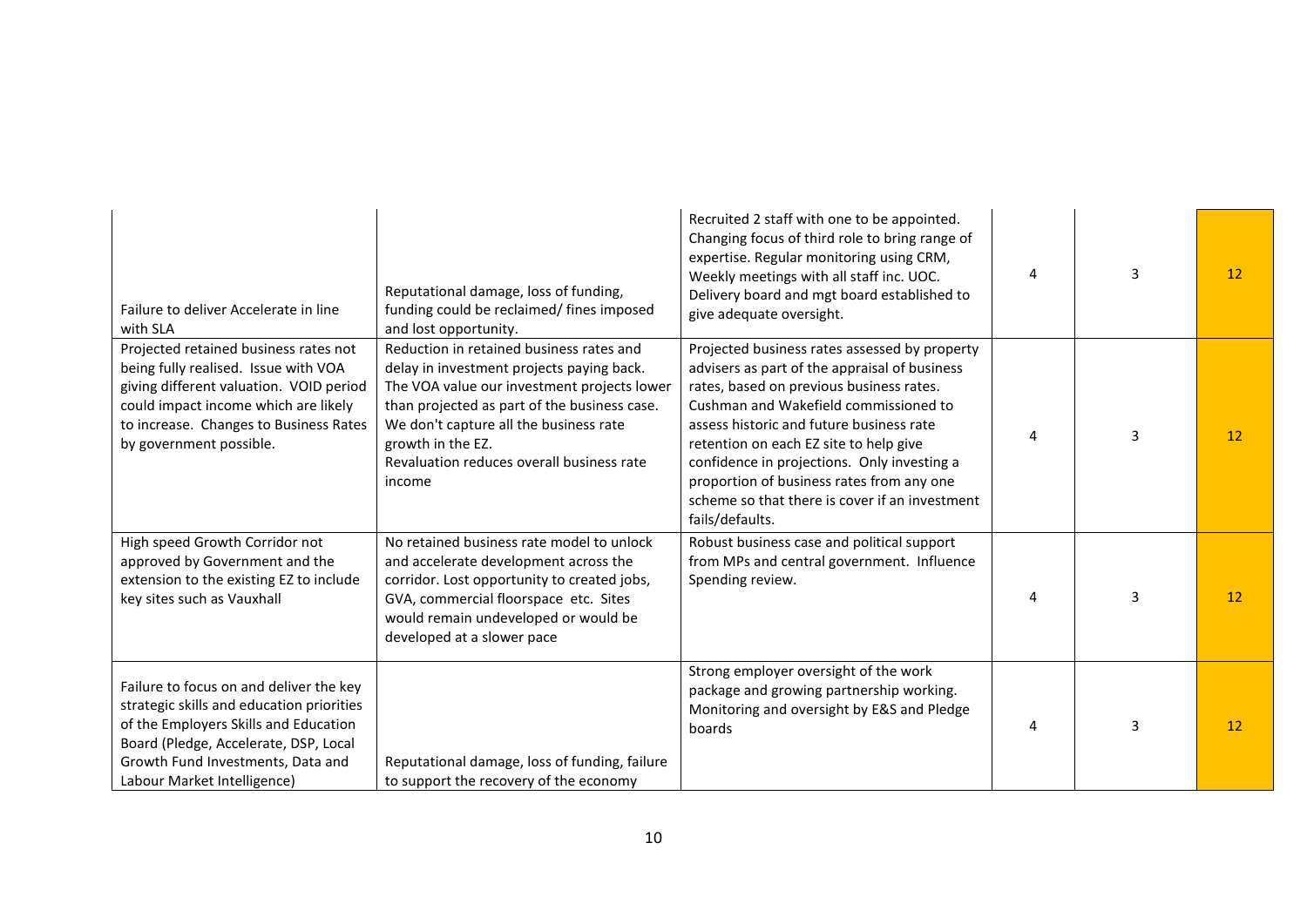| Inability to create appropriate<br>graduate level jobs and apprenticeship<br>opportunities.                                                                                          | Lose young people to the region. Reduce<br>GDP                                                            | Setting the strategy to support businesses to<br>grow and create the right jobs and the<br>conditions to attract retain graduates                                              |   | 12 |
|--------------------------------------------------------------------------------------------------------------------------------------------------------------------------------------|-----------------------------------------------------------------------------------------------------------|--------------------------------------------------------------------------------------------------------------------------------------------------------------------------------|---|----|
| Failure to establish a consortium of<br>training providers that is capable of<br>working collectively to respond to the<br>training needs of employers in<br>Cheshire and Warrington | Reputational damage, lost opportunity to get<br>colleges and businesses to work together.<br>Lost funding | Help to develop, support and facilitate<br>partnership working.                                                                                                                | 4 | 12 |
| Issue with supply of goods and services<br>due to COVID                                                                                                                              | Programme slippage leading to loss of<br>funding and reputational damage.                                 | Factoring in delay to project. Requesting<br>detailed project plans from applicants to give<br>confidence funding can be spent on time.<br>Robust appraisal of business cases. | 4 | 12 |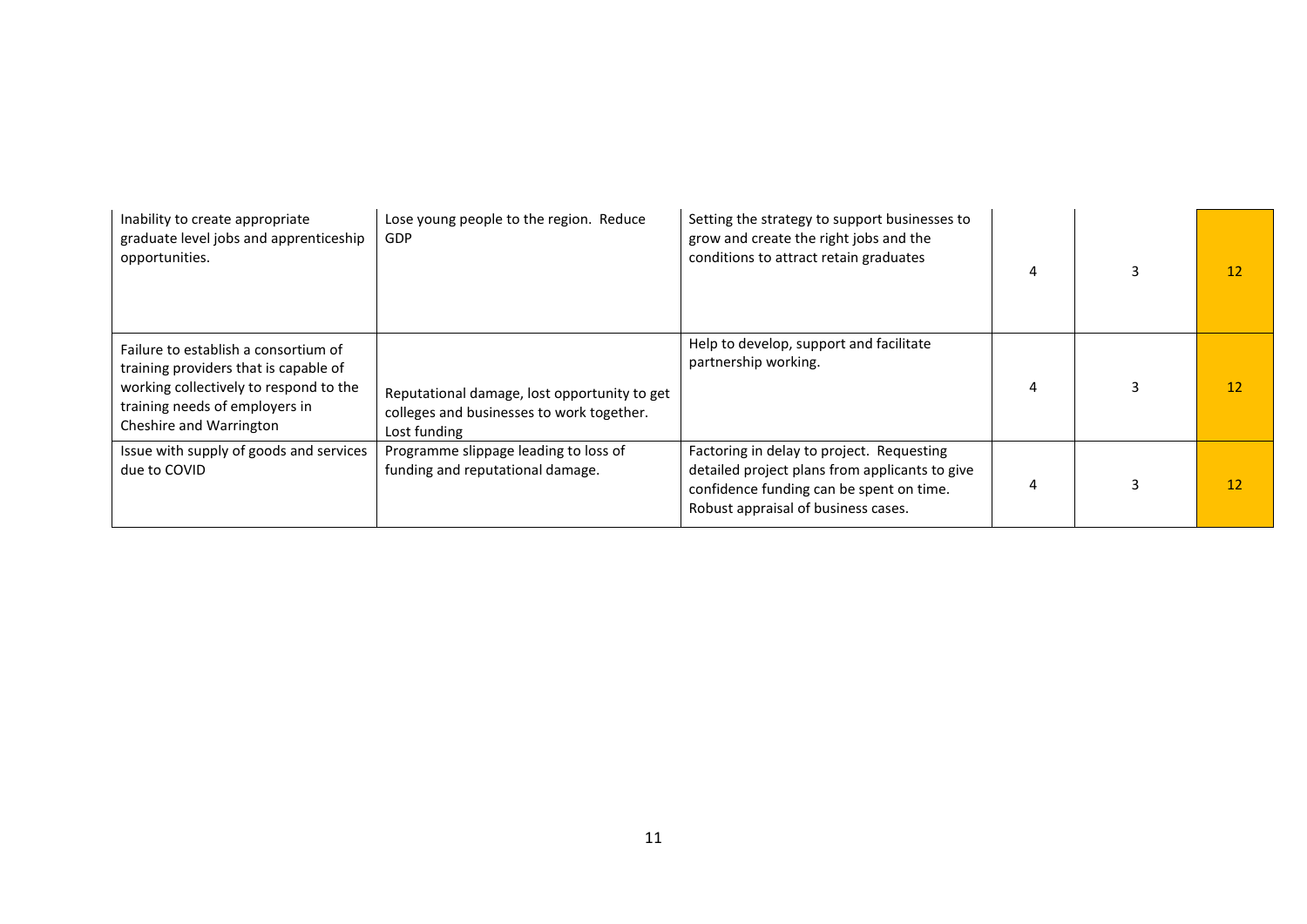| Summary of project status |  |  |
|---------------------------|--|--|
|                           |  |  |

**Summary of project status updated: Aug‐20**

| <b>Project Name</b>                                           | <b>Main Recipient</b>                        | <b>Main Contractor</b>                         | <b>Project description</b>                                                                                     | Total Cost (£)          | LGF Grant (£)        | Current<br><b>RAG Status</b> | <b>Total Paid to</b><br>date (£) | % of grant<br>paid | <b>Current Position</b>                                                      |
|---------------------------------------------------------------|----------------------------------------------|------------------------------------------------|----------------------------------------------------------------------------------------------------------------|-------------------------|----------------------|------------------------------|----------------------------------|--------------------|------------------------------------------------------------------------------|
| LGF<br><b>Live Projects</b>                                   |                                              |                                                |                                                                                                                |                         |                      |                              |                                  |                    |                                                                              |
|                                                               |                                              |                                                |                                                                                                                |                         |                      |                              |                                  |                    |                                                                              |
|                                                               |                                              |                                                | £31m Life sciences Investment Fund.                                                                            |                         |                      | $\rightarrow$                |                                  |                    | nvested £18.4m into 29<br>nvestments. 16 of which are in                     |
| GM & Cheshire Life Science Investment Programme               | <b>Catapult Ventures</b>                     | Catapult Ventures                              |                                                                                                                | 31,982,000              | 10,000,000           |                              | 10,000,000                       |                    | Cheshire. Full grant paid. Extension<br>100 to investment period agreed.     |
|                                                               |                                              |                                                | The Centre Park Link comprises a new highway route                                                             |                         |                      |                              |                                  |                    |                                                                              |
|                                                               |                                              |                                                | into the Town Centre, providing access to developable<br>land. This involves the construction of a new bridge  |                         |                      | $\rightarrow$                |                                  |                    |                                                                              |
| Centre Park Link (Warrington)                                 | Warrington Borough<br>Council                | <b>Balfour Beatty</b>                          | structure and associated highway link.                                                                         | 19,891,000              | 5,300,000            |                              | 5,300,000                        |                    | Works due to completed in January<br>100 21 and progressing well.            |
|                                                               |                                              |                                                | Development of new council offices for use by CWAV                                                             |                         |                      |                              |                                  |                    | Bus Station works progressing. Hub                                           |
|                                                               |                                              |                                                | staff, DWP and For Housing on old bus station site.                                                            |                         |                      | z                            |                                  |                    | works delayed and not due to start                                           |
|                                                               | Cheshire West and                            |                                                | Relocation of bus station, demolition of existing council<br>offices to make way for new housing.              |                         |                      |                              |                                  |                    | until October. Profile looks<br>extremely tight to achieve spend by          |
| Ellesmere Port Central Development Zone                       | Chester Council                              | Vinci                                          |                                                                                                                | 17,392,000              | 8,332,000            |                              | 2,412,797                        |                    | 29 end of March. Project over budget.<br>Completion of market hall works     |
|                                                               |                                              |                                                | Refurbishment of the indoor and outdoor market to                                                              |                         |                      |                              |                                  |                    | delayed due to COVID. Main<br>physical works due to complete in              |
|                                                               |                                              | Parkinsons to lead                             | bring more variety to the markets and create more<br>opportunities for the space to be used in the evenings.   |                         |                      | $\bar{\mathbf{M}}$           |                                  |                    | September. Full grant paid. Formal<br>launch of new market expected          |
| Crewe Market Hall                                             | Cheshire East Council                        | Market Hall Work.                              |                                                                                                                | 3,900,000               | 2,209,457            |                              | 2,209,457                        |                    | 100 Easter 21                                                                |
|                                                               |                                              |                                                | Infrastructure works to open up the site for                                                                   |                         |                      | $\rightarrow$                |                                  |                    | 5278 still being agreed. A number<br>of enquiries for the site.              |
| Unlocking Winsford Industrial expansion Land                  | Cheshire West and<br><b>Chester Council</b>  | A E Yates                                      | redevelopment to create new commercial and<br>industrial buildings with associated jobs.                       | 5,000,000               | 3,800,000            |                              | 2,721,964                        |                    | Programme slipped slightly.<br>72 Moving to monthly claims                   |
|                                                               |                                              |                                                |                                                                                                                |                         |                      |                              |                                  |                    | Date now agreed with SPEN to start<br>on site. New fence lines               |
|                                                               |                                              |                                                |                                                                                                                |                         |                      | $\rightarrow$                |                                  |                    | established. Target cost now<br>received. Remaining trees                    |
|                                                               | Cheshire West and                            |                                                | Improvement to the highway to help improve traffic                                                             |                         |                      |                              |                                  |                    | removed. Expected to be on site in                                           |
| Tarvin Road (Chester)<br><b>Warrington West Programme</b>     | <b>Chester Council</b>                       | <b>Balfour Beatty</b>                          | flow.                                                                                                          | 5,427,000               | 3,663,000            |                              | 1,603,273                        |                    | 44 August.                                                                   |
| Omega Local Highways Schemes phase 1 and 2b                   | Warrington Borough<br>Council                | Not yet appointed<br>contractor                | Highway improvements. Preferred option currently<br>being developed.                                           | 8,815,000               | 4,050,000            | $\rightarrow$                |                                  |                    | First phase of works started in site<br>at the beginning of August           |
|                                                               |                                              |                                                |                                                                                                                |                         |                      |                              |                                  |                    | Design work delayed again.<br>Network Rail have now been out on              |
|                                                               |                                              |                                                |                                                                                                                |                         |                      | $\rightarrow$                |                                  |                    | site, so progress is being made. Not                                         |
| Warrington West Station cycle access                          | Warrington Borough<br>Council                | Not yet appointed<br>contractor                | New cycle and pedestrian access to the station                                                                 | 345,000                 | 250,000              |                              |                                  |                    | due to go out to tender until<br>October.                                    |
|                                                               |                                              |                                                | This is a new 3.5m wide shared use path alongside                                                              |                         |                      |                              |                                  |                    |                                                                              |
|                                                               |                                              |                                                | Burtonwood Road/Clay Lane in North Warrington<br>which aims to provide a safe, secure and attractive           |                         |                      |                              |                                  |                    |                                                                              |
|                                                               |                                              |                                                | cycling and walking link between the west side of                                                              |                         |                      |                              |                                  |                    |                                                                              |
|                                                               | Warrington Borough                           | Not yet appointed                              | Burtonwood village and the commercial and<br>employment growth areas of Omega, Gemini and                      |                         |                      |                              |                                  |                    | Construction started on site in Mid                                          |
| Burtonwood Omega Path (WBC)<br>WW programme total             | Council                                      | contractor                                     | Lingley Mere. The length of the proposed path is 2.4km                                                         | 1,650,000<br>10,810,000 | 500,000<br>4,800,000 |                              | 10,197,000                       | 94                 | July                                                                         |
| Skills                                                        |                                              |                                                | an investment in computers, servers and networking                                                             |                         |                      |                              |                                  |                    |                                                                              |
|                                                               |                                              |                                                | equipment to deliver cyber security training to<br>individual learners and local businesses. The               |                         |                      |                              |                                  |                    |                                                                              |
|                                                               |                                              |                                                | equipment will be based at the Science and Technology                                                          |                         |                      |                              |                                  |                    | The centre is now fully equipped                                             |
|                                                               |                                              |                                                | Facilities Council, Daresbury. The proposed business<br>model is based on an existing facility in Salford.     |                         |                      |                              |                                  |                    | and ready to go. E-Platform being<br>developed to deliver on line            |
| <b>C&amp;W Security Training</b>                              | fouth Federation                             | Youth Federation                               | Project to provide digital equipment for use in the                                                            | 297,398                 | 17,398               |                              | 17,398                           |                    | 100 learning                                                                 |
|                                                               |                                              |                                                | community by adult learners and the workforce of<br>local businesses, situated in 'Community Digital           |                         |                      |                              |                                  |                    |                                                                              |
|                                                               |                                              |                                                | Learning Hubs' at Northwich and Winsford libraries.<br>The college will co-locate some of its adult and        |                         |                      |                              |                                  |                    | Continuing to develop community<br>offer. Working towards libraries          |
|                                                               |                                              |                                                | community (ACL) provision at the libraries and will                                                            |                         |                      |                              |                                  |                    | opening in Sept. Project                                                     |
|                                                               |                                              |                                                | augment existing learning opportunities there,<br>primarily focusing upon digital familiarisation and          |                         |                      |                              |                                  |                    | particularly important given help<br>people will require applying for        |
| Community Learning Hubs<br>The digital hub - Digital doorstep | Warrington and Vale<br>CCSW in collaboration | Warrington and Vale                            | upskilling.<br>an investment in portable, entry level specialist                                               | 52,525<br>44,172        | 39.038<br>18,235     |                              | 39,038                           |                    | 100 jobs.                                                                    |
|                                                               | with Forward Futures                         |                                                | equipment to support the development of additive<br>manufacturing and virtual and augmented reality. The       |                         |                      | $\rightarrow$                |                                  |                    | Most of the equipment now                                                    |
|                                                               |                                              |                                                | equipment will be based at Cheshire College South and                                                          |                         |                      |                              |                                  |                    | acquired. Looking at options to                                              |
| Made Digital (previously Warrington digital)                  | Culture Warrington                           | CCSW in collaboration wit[West's Crewe campus. | an investment in equipment to deliver coding, digital                                                          | 37,892                  | 19,992               |                              | 9,629                            |                    | 53 JWOrk With Schools and businesses.                                        |
|                                                               |                                              |                                                | fabrication, physical computing workshops to young<br>people and vulnerable people in schools, central and     |                         |                      |                              |                                  |                    |                                                                              |
|                                                               |                                              |                                                | neighbourhood libraries and businesses within<br>Warrington. The investment would build on pilot work          |                         |                      | $\rightarrow$                |                                  |                    | project has been successfully<br>established and already run 4               |
|                                                               |                                              | Culture Warrington                             | already undertaken by LiveWire Warrington library<br>staff and Spark at Penketh High School.                   |                         |                      |                              | 15,074                           |                    | sessions with a total of 46<br>75 participants.                              |
| 21st Century Skills Lab                                       | UTC Warrington                               |                                                | an investment in specialist equipment to support the                                                           | 39,988                  | 19,988               |                              |                                  |                    |                                                                              |
|                                                               |                                              |                                                | development of computer network management and<br>cyber security skills. The equipment would                   |                         |                      |                              |                                  |                    | Kit still being acquired. Work on                                            |
|                                                               |                                              |                                                | complement the UTC's cyber curriculum. The<br>equipment would be located at Warrington UTC but                 |                         |                      |                              |                                  |                    | setting up lab continuing.<br>Researching online delivery options.           |
|                                                               |                                              | UTC Warrington                                 | could be moved and installed at a range of temporary<br>sites.                                                 |                         |                      |                              | 14,135                           | 71                 |                                                                              |
| Macclesfield Stem Centre                                      | Astra Zeneca                                 |                                                | Investment in a STEM Centre at AstraZeneca                                                                     | 402,420                 | 268,420              |                              |                                  |                    |                                                                              |
|                                                               |                                              |                                                | Macclesfield to allow employees and visitors to<br>experience AR, VR, 3D Printing and Projection               |                         |                      |                              |                                  |                    |                                                                              |
|                                                               |                                              |                                                | Mapping. The STEM Centre will be a dedicated building<br>and use existing underutilised space on the           |                         |                      |                              |                                  |                    |                                                                              |
|                                                               |                                              |                                                | AstraZeneca Macclesfield site whereby employees can<br>go to experience immersive digital content for training |                         |                      | $\rightarrow$                |                                  |                    |                                                                              |
|                                                               |                                              |                                                | in digital and increase their awareness and                                                                    |                         |                      |                              |                                  |                    | Spending remaining funding on kit                                            |
|                                                               |                                              | Astra Zeneca                                   | understanding of advanced manufacturing and<br>research.                                                       |                         |                      |                              | 147,496                          |                    | and content to improve learning.<br>55 Expected to fully spend this quarter. |
| The Digital Hub - Project 4.0                                 | Cheshire College South<br>and West           |                                                | Investment in a digital hub employing cutting edge<br>technology including Virtual Reality, Augmented          | 2,230,749               | 913,648              |                              |                                  |                    |                                                                              |
|                                                               |                                              |                                                | Reality, Robotics and Additive Manufacturing that<br>would be based in a central and fully accessible Digital  |                         |                      |                              |                                  |                    |                                                                              |
|                                                               |                                              |                                                | Hub on College campuses. A proportion of the                                                                   |                         |                      | $\rightarrow$                |                                  |                    |                                                                              |
|                                                               |                                              |                                                | equipment that is readily portable will be incorporated<br>into a mobile learning centre that will deliver the |                         |                      |                              |                                  |                    | Project continues to suffer delays.                                          |
|                                                               |                                              | Cheshire College South<br>and West             | opportunity to engage with the technology and the<br>desired reskilling and upskilling.                        |                         |                      |                              | 124,526                          |                    | Tenders due end of August and<br>14 early September                          |
| <b>Automatic Milking dairy</b>                                | Reaseheath College                           |                                                | Investment in a new automatic milking dairy to provide<br>training, upskilling and reskilling and education in | 736,000                 | 656,000              |                              |                                  |                    |                                                                              |
|                                                               |                                              |                                                | digitalisation, robotics and data-driven dairy<br>management. A key part of this is the creation of a          |                         |                      | $\rightarrow$                |                                  |                    |                                                                              |
|                                                               |                                              |                                                | Centre for Dairy Automation and Robotic Milking.                                                               |                         |                      |                              |                                  |                    | Building work has commenced.                                                 |
| The Controlled environment Food Production Centre             | Reaseheath College                           | Reaseheath College                             | Facility to develop precision horticulture through                                                             | 450,000                 | 340,000              |                              | 73,330                           |                    | 11 Tender process underway.<br>ITT now issued but later than                 |
|                                                               |                                              |                                                | controlled environment food production.                                                                        |                         |                      | $\overline{\phantom{a}}$     |                                  |                    | expected. Project not expected to<br>complete until March so very little     |
|                                                               |                                              | Reaseheath College                             |                                                                                                                |                         |                      |                              |                                  |                    | scope for slippage                                                           |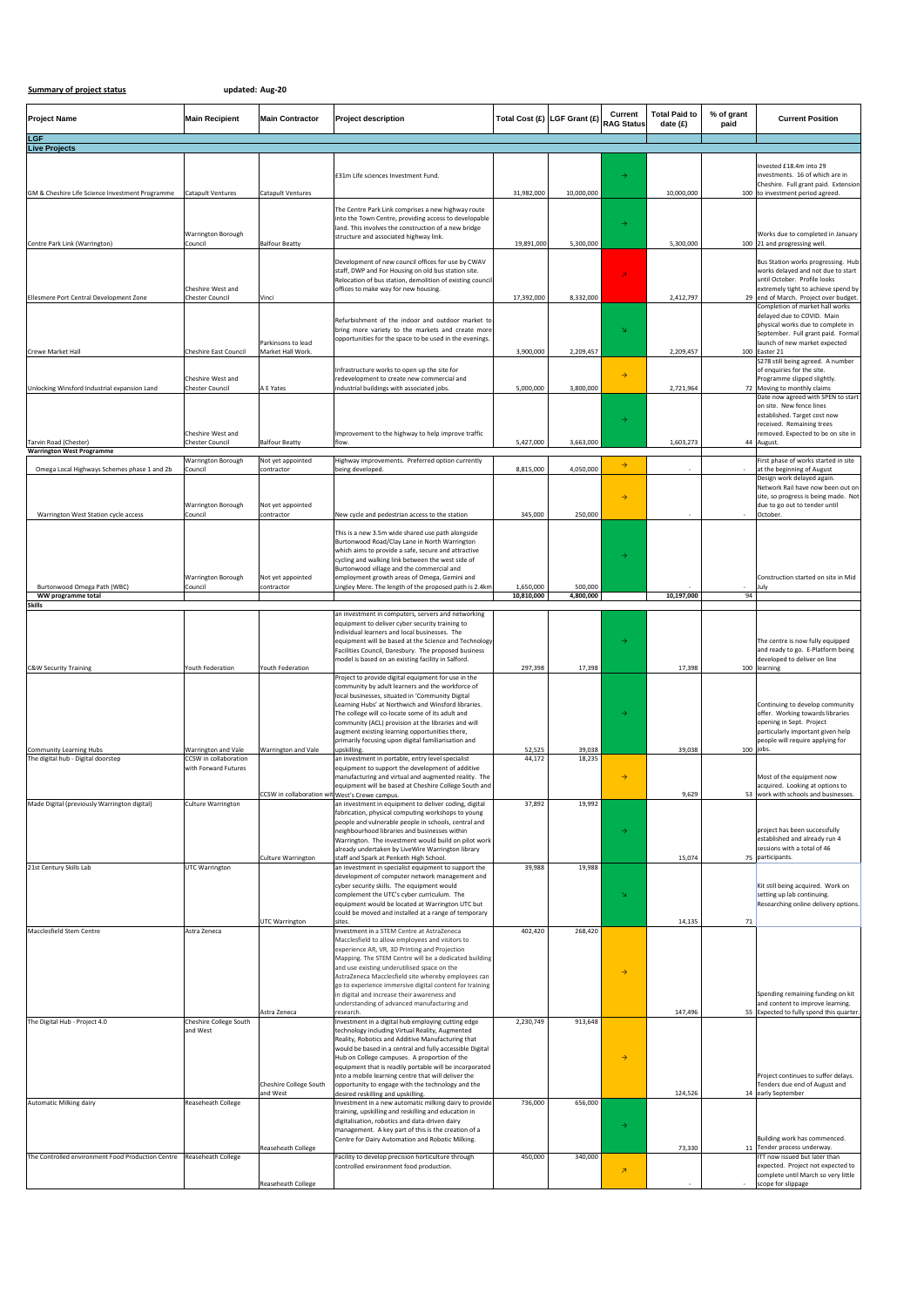| Specialist equipment to transform Digital and<br>advanced manufacturing skills | Macclesfield College                                                                |                                             | New Digital Hub to provide Agile Project Mgt training,<br>cyber security, coding and robotics.                                                                                                                                                                                                                              | 1,124,912            | 521,615                  |                                     |                    | Project has really progressed during<br>the last quarter. Some kit still<br>needs to be procured. Work on<br>printer room commenced. Expect<br>to be fully spent by the end of next<br>qtr. and more importantly<br>operational from September.<br>Looking at further developing |
|--------------------------------------------------------------------------------|-------------------------------------------------------------------------------------|---------------------------------------------|-----------------------------------------------------------------------------------------------------------------------------------------------------------------------------------------------------------------------------------------------------------------------------------------------------------------------------|----------------------|--------------------------|-------------------------------------|--------------------|----------------------------------------------------------------------------------------------------------------------------------------------------------------------------------------------------------------------------------------------------------------------------------|
| High Performance Private cloud                                                 | <b>UOC</b>                                                                          | Macclesfield College<br><b>UOC</b>          | Investment in client server computing environment for<br>use by industry and education.                                                                                                                                                                                                                                     | 1,968,308            | 893,005                  | $\rightarrow$                       | 278,062            | 53 online offer.<br>Servers ordered. Looking at<br>working with Reaseheath and WVR<br>Not bought van yet as dealers have<br>been closed. Now appears to be<br>focussing more on schools rather<br>than businesses. Have confirmed<br>that they should eb able toa acquire        |
| <b>IOTA</b>                                                                    | Carpe Diem                                                                          | Carpe Diem                                  | skills lab to train participants in their STEM confidence<br>and raise aspirations across new technology and<br>advanced engineering.                                                                                                                                                                                       | 398,560              | 118,800                  | $\rightarrow$                       | 147,204<br>118,800 | 16 all kit in the next qtr.<br>Kit acquired but returning some as<br>not easy to clean and looking at<br>replacing with more appropriate kit.<br>Delivery to move to online until<br>100 Lockdown eases.                                                                         |
| AMET centres - Warrington Campus and Vale Royal<br>campus                      | Warrington and Vale<br>Royal                                                        | Warrington and Vale<br>Royal                | Advanced manufacturing and Engineering Centres. The<br>Centres will enhance the skills of prospective and<br>current employees though the training is the use of<br>specialist equipment.                                                                                                                                   | 1,369,000            | 656,000                  | $\boldsymbol{\pi}$                  | 96,583             | Had forecast all equipment would<br>be acquired by end of August. Still<br>agreeing specification of kit. Likely<br>15 to be slippage.                                                                                                                                           |
| Computers for schools                                                          | Various schools<br>Warrington Vale Royal                                            | Various schools<br>WVR, CCSW, UTC           | Funding to provide laptops to schools to lend to<br>students with no access to a computer at home<br>The ACT hub and spokes aim to assist the industry to<br>build high quality, smart, green and efficient building                                                                                                        | 30,000<br>571,500    | 30,000<br>260,000        | $\rightarrow$                       |                    | Offer letters issued to all. Not all<br>returned.<br>Offer letter issued. Stated cannot<br>sign based on current terms and                                                                                                                                                       |
| specialist equipment to transform digital skills in C                          | Cheshire College South                                                              | CCSW, Macclesfield                          | infrastructures, faster, cheaper and more sustainably<br>than ever before.<br>To purchase equipment which will support and develop                                                                                                                                                                                          | 270,500              | 125,000                  | $\rightarrow$                       |                    | don't expect project to complete<br>until Jan 21                                                                                                                                                                                                                                 |
| specialist equipment to widen access to technolog                              | and West                                                                            | College                                     | businesses, educational establishments, and<br>communities within the Cheshire & Warrington LEP<br>region in their use of and adoption of digital skills and<br>new technologies                                                                                                                                            |                      |                          | $\rightarrow$                       |                    | Offer letter issued                                                                                                                                                                                                                                                              |
| <b>Energy Innovation</b>                                                       |                                                                                     |                                             |                                                                                                                                                                                                                                                                                                                             |                      |                          |                                     |                    |                                                                                                                                                                                                                                                                                  |
|                                                                                |                                                                                     |                                             | Energy Audit and Grant programme for SMEs                                                                                                                                                                                                                                                                                   | 1,415,030            | 695,000                  |                                     |                    | Applications worth 79% of the<br>funding available now received.<br>COVID had some impact on delivery<br>but not likely to be an issue. Grant<br>manager appointed. Audits on site<br>now possible. Had applications                                                             |
| Low carbon Energy Efficient grant                                              | <b>Blue Orchid</b>                                                                  | Various                                     | Green Hydrogen Generation and refuelling station at<br>Middlewich refuse truck depot. Four vehicles to be<br>converted to Hydrogen. Refuelling services to be made                                                                                                                                                          | 1,035,000            | 345,000                  | $\rightarrow$                       | 101,778            | 15 worth 87% of the funding available.                                                                                                                                                                                                                                           |
| Project Vanguard<br>Netzero Cheshire                                           | Storengy<br>A Technology                                                            | TBC<br>EA Technology                        | available to NW hydrogen alliance members.<br>Development of a net carbon-zero smart energy<br>building. Including ground sources heat pump, LED<br>lighting, PVs, 20 EV charging points                                                                                                                                    | 753,000              | 335,000                  | $\overline{\mathbf{z}}$             | 269,123            | 78 Construction started on site.<br>Scope of project has changed. LGF<br>required reduced by £35k<br>First 70 units built. First will be<br>installed by end of month, with 10%                                                                                                  |
| Delivering network visibility in Cheshire's Energy<br>Innovation district      | SP energy networks/Ea<br>Tech                                                       | <b>EA Technology</b>                        | Collecting data from 673 sub stations to help<br>understand constraints and trade variable loads                                                                                                                                                                                                                            | 1,364,100            | 825,084                  |                                     | 43,754             | expected to be installed by August.<br>Will then be able to start using data<br>and disseminate information to<br>5 energy community.                                                                                                                                            |
| E-port Net Zero                                                                | Cheshire Energy Hub                                                                 | Cheshire Energy Hub, EA<br>Technology, SPEN | he project is to complete a detailed study to inform<br>capital programme of investment for a net zero cluster<br>The project pilot will involve the installation of 160                                                                                                                                                    | 928,600              | 718,600                  | $\rightarrow$                       | 11,900             | 2 Project steering group established                                                                                                                                                                                                                                             |
| <b>Warrington Smart Grid</b>                                                   | Pure Leapfrog Lillypad<br>CIC                                                       | tbc                                         | energy storage assets (10 electric batteries and 150<br>heat batteries) and 40 energy optimisation Smart<br>Boxes across Warrington. The majority of these will be<br>into social housing working with the Council for<br>deployment in their existing and newly proposed ECO<br>housing stock but a number also into SMEs. | 535,109              | 353,551                  |                                     |                    | Awaiting first report/                                                                                                                                                                                                                                                           |
|                                                                                |                                                                                     |                                             | The HyNet project is a major decarbonisation<br>infrastructure scheme in development since 2016<br>which will deliver the UK's first low carbon industrial<br>cluster. THE funding will go towards further                                                                                                                  | 830,316              | 447,760                  | $\rightarrow$                       |                    |                                                                                                                                                                                                                                                                                  |
| Hy-Net                                                                         | Progressive Energy                                                                  | tbc                                         | development work for the project.<br>The primary goal of the project is to facilitate green                                                                                                                                                                                                                                 |                      |                          |                                     |                    | Project team established.                                                                                                                                                                                                                                                        |
| Aircom and LoraWAN deployment                                                  | Westwood Limited                                                                    | Westwood Limited                            | energy sources and reduce carbon emission for the<br>natural gas network. The deployed equipment provides<br>a higher density of monitoring and control equipment<br>for injecting Hydrogen and or bio-Methane into the gas<br>grid.                                                                                        | 484,240              | 231,417                  |                                     | 22,029             | First units currently being built.<br>CADENT confirmed participation in<br>10 project.                                                                                                                                                                                           |
| Canalside EV charging scheme                                                   | Cheshire West and<br>Chester Council                                                | tbc                                         | Commercial Electric Vehicle Charging Hub at Canalside<br>Depot in Ellesmere Port which is located on Canalside<br>Industrial Estate within the Cheshire Science Corridor<br>Enterprise Zone.                                                                                                                                | 200,000              | 200,000                  | $\boldsymbol{\pi}$                  |                    | Awaiting pricing details from<br>contractor so offer letter not yet<br>issued.                                                                                                                                                                                                   |
| Joint Cheshire and Warrington Sustainable Travel Access Fund                   |                                                                                     |                                             | Pedestrian and cycle route along Chester Road. Will                                                                                                                                                                                                                                                                         |                      |                          |                                     |                    | Start of works delayed until after                                                                                                                                                                                                                                               |
| Chester Road                                                                   | Warrington Borough<br>Council                                                       | tbc                                         | link to Centre Park Link (another LGF scheme)and link<br>into the Trans Pennine Way.                                                                                                                                                                                                                                        | 900,000              | 600,000                  | $\overline{\phantom{a}}$            | 67,990             | cabinet meeting approval of<br>11 contractor in November.                                                                                                                                                                                                                        |
| <b>TPT Upgrade</b>                                                             | Warrington Borough<br>Council                                                       | tbc                                         | To widen and upgrade the Trans Pennine trail which is<br>a tourist attraction as well as a link between residential<br>and employment sites.<br>Upgrading of pedestrian and cycle links between Royal<br>London site and Wilmslow. Fill gaps in the off-road<br>route between Wilmslow and key employment sites             | 900,000              | 600,000                  | $\boldsymbol{\pi}$<br>$\rightarrow$ | 27,697             | Contractor not due to be approved<br>until October. May be tight to<br>5 achieve all spend by end of March                                                                                                                                                                       |
| Wilmslow Strategic Cycle and Walking route                                     | Cheshire East Council                                                               | tbc                                         | Inc. Alderley Park, Waters and Manchester Airport<br>Enterprise Zone. Total route length to be upgraded is<br>2.7km                                                                                                                                                                                                         | 950,000              | 900,000                  |                                     | 94,657             | Detailed design progressing. Public<br>consultation carried out. Likely to<br>11 be impacted by COVID.                                                                                                                                                                           |
|                                                                                |                                                                                     |                                             | Extending a cycling and walking path linking Crewe and<br>Nantwich, the Bentley employment site, Leighton<br>Hospital and residential areas. NR widening bridge at<br>Boulderstone Bridge, this project will link into the                                                                                                  |                      |                          | $\rightarrow$                       |                    | Planning application delayed partly                                                                                                                                                                                                                                              |
| Northwest Crewe Cycling and Walking Link                                       | Cheshire East Council                                                               | tbc                                         | widened bridge.                                                                                                                                                                                                                                                                                                             | 1,850,000            | 700,000                  |                                     | 175,059            | 25 due to COVID and capacity issues.<br>Final design and construction                                                                                                                                                                                                            |
| A5117 Cycle Route, Ellesmere Port<br>Ellesmere Port Canal Towpath              | Cheshire West and<br>Chester Council<br>Cheshire West and<br><b>Chester Council</b> | Ringway Jacobs<br>Canals and River Trust    | 4.5km cycleway linking Ellesmere Port and Chester.<br>Enhancement of 2.2km of canal towpath between A41,<br>Ellesmere Port and Chester to shared use.                                                                                                                                                                       | 602,000<br>4,379,000 | 380,000<br>680,000       | $\rightarrow$<br>→                  | 35,187<br>182,760  | drawings being progressed. Project<br>9 expected to be on site this quarter.<br>Expected to be on site in<br>27 September.                                                                                                                                                       |
|                                                                                | Cheshire West and                                                                   |                                             | 1 mile new shared pathway which will link the town<br>centre with the western fringe and residential areas<br>and provide a link to Chester by joining up with Stoney                                                                                                                                                       |                      |                          | $\rightarrow$                       |                    | Pathway complete. Planting will be                                                                                                                                                                                                                                               |
| Sutton Way Boulevard, Ellesmere Port                                           | Chester Council                                                                     | Ringway Jacobs                              | Lane.                                                                                                                                                                                                                                                                                                                       | 1,024,000            | 640,000<br>only includes |                                     | 543,672            | 85 finished in Autumn.                                                                                                                                                                                                                                                           |
| <b>Major Transport Schemes</b>                                                 |                                                                                     |                                             | Poynton Relief Road is a proposed 3km single                                                                                                                                                                                                                                                                                |                      | locally held LGF         |                                     |                    |                                                                                                                                                                                                                                                                                  |
| Poynton Relief Road                                                            | Cheshire East Council                                                               | Grahams construction                        | carriageway road scheme to the west of Poynton with<br>the primary aims of relieving village centre congestion<br>and regenerating the north of the borough.                                                                                                                                                                | 50,657,000           | 5,600,000                | $\mathbf{N}$                        | 5,600,000          | All funding secure. Due to be on<br>100 site in October.                                                                                                                                                                                                                         |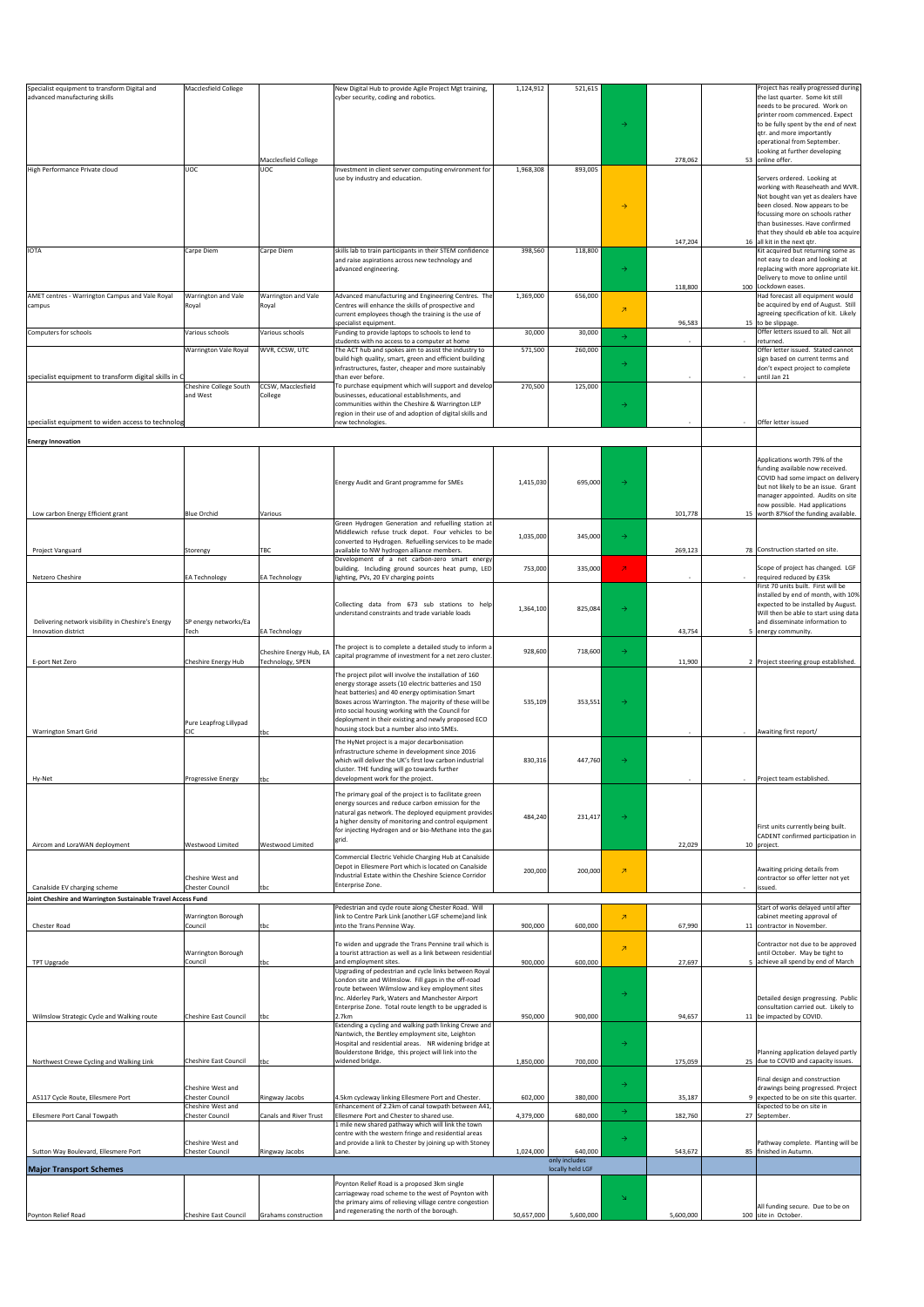|                                                                      |                                      |                                | A new 5.5km road for Congleton to reduce congestion                                                            |            |                               |                |                |                                                     |
|----------------------------------------------------------------------|--------------------------------------|--------------------------------|----------------------------------------------------------------------------------------------------------------|------------|-------------------------------|----------------|----------------|-----------------------------------------------------|
|                                                                      |                                      |                                | and support town centre regeneration. The Congleton                                                            |            |                               |                |                |                                                     |
|                                                                      |                                      |                                | Link Road would join the A534 Sandbach Road (to                                                                |            |                               |                |                |                                                     |
|                                                                      |                                      |                                | West of Congleton) with the A536 Macclesfield Road                                                             |            |                               |                |                | Project progressing well after                      |
| Congleton Link Road                                                  | <b>Cheshire East Council</b>         | <b>Graham Construction</b>     | (to the North of the town).                                                                                    | 90,743,268 | 7,709,543                     |                | 7,709,543      | 100 COVID delays.                                   |
| <b>Completed LGF schemes</b>                                         |                                      |                                |                                                                                                                |            |                               |                |                |                                                     |
|                                                                      |                                      |                                | The scheme aims to improve access to Birchwood Park.<br>It includes:                                           |            |                               |                |                |                                                     |
|                                                                      |                                      |                                | Signal improvements at junction of Birchwood                                                                   |            |                               |                |                |                                                     |
|                                                                      |                                      |                                | Way/Birchwood Park Avenue                                                                                      |            |                               |                |                |                                                     |
|                                                                      |                                      |                                | A bus only link connecting the Birchwood                                                                       |            |                               |                |                |                                                     |
|                                                                      |                                      |                                | Way/Faraday Street junction with Ordnance Avenue                                                               |            |                               |                |                |                                                     |
|                                                                      |                                      |                                | The replacement of the Moss Gate roundabout with a                                                             |            |                               |                |                |                                                     |
|                                                                      | <b>Warrington Borough</b>            |                                | higher capacity junction to eliminate traffic congestion                                                       |            |                               |                |                |                                                     |
| Birchwood Pinch point (Warrington East Phase 1)                      | Council                              | <b>Balfour Beatty</b>          | accessibility and road safety problems                                                                         | 4,986,000  | 2,140,000                     |                | 2,140,000      | Completed                                           |
|                                                                      | Warrington Borough                   |                                | The scheme involves the remodelling of the current                                                             |            |                               |                |                |                                                     |
| M62 J8 Junction Improvements                                         | Council                              | <b>Balfour Beatty</b>          | junction to increase capacity and improve traffic flow                                                         | 11,690,000 | 5,000,000                     |                | 5,000,000      | Completed June 18                                   |
|                                                                      |                                      |                                | The project is to create a new Bus Interchange. The                                                            |            |                               |                |                |                                                     |
|                                                                      |                                      |                                | old bus station site will then be freed up to form part                                                        |            |                               |                |                |                                                     |
|                                                                      | Cheshire West and                    |                                | of the £380m Northgate development which will see                                                              |            |                               |                |                |                                                     |
| Chester Central (Northgate and Bus Interchange)                      | <b>Chester Council</b>               | <b>Graham Construction</b>     | ew retail and leisure opportunities developed                                                                  | 21,637,682 | 13,500,000                    |                | 13,500,000     | Completed May 17                                    |
|                                                                      |                                      |                                | The project is to refurbish an existing building to create                                                     |            |                               |                |                |                                                     |
|                                                                      |                                      |                                | an energy demonstrator. The aim of the Demonstrator                                                            |            |                               |                |                |                                                     |
|                                                                      |                                      |                                | is to provide a flexible platform (with office and                                                             |            |                               |                |                |                                                     |
|                                                                      |                                      |                                | aboratory space) for research and development,                                                                 |            |                               |                |                |                                                     |
|                                                                      |                                      |                                | focusing on testing new and emerging technologies                                                              |            |                               |                |                |                                                     |
|                                                                      |                                      |                                | across all aspects of energy systems and smart grids.<br>The initial objective is to concentrate research on   |            |                               |                |                |                                                     |
|                                                                      |                                      | <b>Wilmot Dixon</b>            | emerging energy storage technologies.                                                                          |            |                               |                |                |                                                     |
| Thornton Science Park (Chester)                                      | University of Chester                | Construction                   | Construction of new lecture theatres, teaching and                                                             | 17,382,500 | 6,800,000                     |                | 6,800,000      | Completed May 17                                    |
|                                                                      |                                      |                                | break out study areas of approximately 500m2                                                                   |            |                               |                |                |                                                     |
|                                                                      |                                      |                                | connecting the existing HE centre with the centre                                                              |            |                               | $\rightarrow$  |                |                                                     |
|                                                                      |                                      | John Turner Construction       | point building and refurbishment of the existing                                                               |            |                               |                |                |                                                     |
| Reaseheath Employer Focused Hub                                      | <b>Reaseheath College</b>            | Group Ltd.                     | building approximately 337 m2                                                                                  | 1,889,307  | 674,850                       |                | 674,850        | Project complete and operational                    |
|                                                                      |                                      |                                | The National Centre for Agri-tech and advanced                                                                 |            |                               |                |                |                                                     |
|                                                                      |                                      |                                | ngineering will provide general teaching areas,                                                                |            |                               |                |                |                                                     |
|                                                                      |                                      |                                | workshop space, specialised facilities for robotics,                                                           |            |                               |                |                |                                                     |
|                                                                      |                                      |                                | tractor simulation, GPS and the most advanced                                                                  |            |                               |                |                |                                                     |
|                                                                      |                                      |                                | agricultural engineering machines associated with<br>precision farming, meeting current and future skills      |            |                               | $\rightarrow$  |                |                                                     |
|                                                                      |                                      | <b>Engineering Extension -</b> | needs. In addition the project will introduce robotics to                                                      |            |                               |                |                |                                                     |
|                                                                      |                                      | Novaplus Ltd.                  | the college farm and livestock management improving                                                            |            |                               |                |                |                                                     |
|                                                                      |                                      | Agritech - Pochin              | animal welfare, farm productivity and reducing                                                                 |            |                               |                |                |                                                     |
| Reaseheath Agri Tech Centre                                          | <b>Reaseheath College</b>            | Construction Ltd.              | environmental impacts.                                                                                         | 7,457,972  | 2,475,000                     |                | 2,475,000      | Project complete and operational                    |
|                                                                      |                                      |                                | The construction of new sports facilities to deliver all                                                       |            |                               |                |                |                                                     |
|                                                                      |                                      |                                | year round sports provision, wider range of activities,                                                        |            |                               |                |                |                                                     |
|                                                                      |                                      |                                | sports science and performance laboratories,                                                                   |            |                               |                |                |                                                     |
|                                                                      |                                      |                                | ocreasing recruitment and delivering higher level skills                                                       |            |                               |                |                |                                                     |
|                                                                      |                                      |                                | to all sports and public service learners. It will provide                                                     |            |                               | $\rightarrow$  |                |                                                     |
|                                                                      |                                      | Sports pitches -               | essential recreational facilities for 1200 residential                                                         |            |                               |                |                |                                                     |
|                                                                      |                                      | Blakedown Sport & Play         | students and the local community. The new facilities to                                                        |            |                               |                |                |                                                     |
|                                                                      |                                      | Ltd.<br>Sports Hall -          | nclude a sports hall a new MUGA pitch and a new 3G<br>pitch to Sports England specifications.                  |            |                               |                |                |                                                     |
| Reaseheath Sports Science and Performance Academy Reaseheath College |                                      | Pochin Construction Ltd.       |                                                                                                                | 6.169.154  | 2,169,750                     |                | 2,169,750      | Project complete and operational                    |
| Crewe Green Roundabout                                               | <b>Cheshire East Council</b>         | <b>Balfour Beatty</b>          | edesign of the existing roundabout to increase                                                                 | 7,750,000  | 3,300,000                     | $\rightarrow$  | 3,300,000      | Completed October 18.                               |
|                                                                      |                                      |                                | capacity and reduce congestion at this pinch point.<br>The project is to reconfigure the teaching and learning |            |                               |                |                |                                                     |
|                                                                      |                                      |                                | paces at the Ellesmere Port and Chester Campuses.                                                              |            |                               |                |                |                                                     |
|                                                                      |                                      |                                | This is following an Ofsted report which gave the                                                              |            |                               |                |                |                                                     |
|                                                                      |                                      |                                | college an Inadequate grading. This was due in part,                                                           |            |                               | $\rightarrow$  |                |                                                     |
|                                                                      |                                      |                                | to the open design and layout of teaching spaces                                                               |            |                               |                |                |                                                     |
|                                                                      |                                      |                                | meant that learning is often disrupted by noise from                                                           |            |                               |                |                |                                                     |
| Ellesmere Port and Chester Campus remodelling                        | South Cheshire College Wilmott Dixon |                                | other parts of the building.                                                                                   | 3,791,198  | 3,198,000                     |                | 3,198,000      | Project complete and operational                    |
|                                                                      |                                      |                                | The replacement of temporary residential units (180                                                            |            |                               |                |                |                                                     |
|                                                                      |                                      |                                | eds) with a new 200 bed purposed built facility that<br>will provide accommodation for approximately 320       |            |                               |                |                |                                                     |
|                                                                      |                                      | Learning Hub - Novaplus        | students meeting increased demand. Addressing                                                                  |            |                               | $\rightarrow$  |                |                                                     |
|                                                                      |                                      | Ltd. Accommodation             | ignificant condition issues in central scientific                                                              |            |                               |                |                |                                                     |
| Reaseheath Learning Hub and Accommodation                            | <b>Reaseheath College</b>            | Pochin Construction Ltd        | laboratory Hub                                                                                                 | 11,244,158 | 3,582,315                     |                | 3,582,315      | Project complete and operational                    |
|                                                                      |                                      |                                | Replacement of the bridge at Sydney Road with a new                                                            |            |                               |                |                |                                                     |
|                                                                      |                                      |                                | bridge which take two lanes of traffic, plus a pedestrian                                                      |            |                               | $\overline{a}$ |                |                                                     |
|                                                                      |                                      | Network Rail and J             | path. The new bridge will reduce congestion in the                                                             |            |                               |                |                |                                                     |
| Sydney Road Bridge (Crewe)                                           | <b>Cheshire East Council</b>         | Murphy & Sons                  | The LGF grant will be used to buy equipment to enable                                                          | 10,452,553 | 5,850,000                     |                | 5,850,000      | Project complete and operational                    |
|                                                                      |                                      |                                | the college to set up the Chef's Whites Academy and                                                            |            |                               |                |                |                                                     |
|                                                                      |                                      |                                | run courses from September 2019. The course is                                                                 |            |                               |                |                |                                                     |
|                                                                      |                                      |                                | expected to create apprentice opportunities for 40                                                             |            |                               |                |                | Course started. 11 students                         |
| Chef's Whites Academy                                                | Macclesfield College                 | no contractor                  | students                                                                                                       | 200,000    | 25,000                        |                | 25,000         | enrolled. More expected next year                   |
|                                                                      |                                      |                                | New train Station. The new Warrington West railway                                                             |            |                               |                |                |                                                     |
|                                                                      |                                      |                                | station will act as a key interchange node and serve                                                           |            |                               |                |                |                                                     |
|                                                                      |                                      |                                | esidential properties within the north and west of                                                             |            |                               |                |                |                                                     |
| <b>Warrington West Station</b>                                       | <b>Warrington Borough</b><br>Council | <b>Balfour Beatty</b>          | Warrington and improve accessibility to the Omega                                                              | 20.524.000 | 6.530.000                     |                |                | Project completed. Station opened<br>in December 19 |
|                                                                      | Warrington Borough                   |                                | and Lingley Mere employment sites.<br>A five part scheme of traffic improvements to open up                    |            |                               |                |                |                                                     |
| Warrington East Highways Improvements                                | Council                              | <b>Balfour Beatty</b>          | development sites and improve traffic flow.                                                                    | 13,500,000 | 6,900,000                     | $\rightarrow$  | 6,900,000      | Complete                                            |
|                                                                      |                                      |                                | <b>Total committed and spent</b>                                                                               |            | 402,651,111.00 127,107,466.00 |                | 106,025,829.97 |                                                     |

| <b>GPF</b>                           |                              |                       |                                                     | Loan $(f)$ |           |           |                                     |
|--------------------------------------|------------------------------|-----------------------|-----------------------------------------------------|------------|-----------|-----------|-------------------------------------|
|                                      | Cheshire Green               |                       | Infrastructure works to open up the site for        |            |           |           | Phase 1 and 2 infrastructure works  |
|                                      | <b>Employment Park</b>       |                       | redevelopment to create new commercial and          |            |           |           | completed. Land revalued.           |
| Cheshire Green Employment Park       | Limited                      | Jones Bros.           | industrial buildings with associated jobs.          | 14,000,000 | 3,650,000 | 3.200.000 | Number of plots now sold.           |
|                                      |                              |                       | Refurbishment of a previously owned Astra Zeneca    |            |           |           |                                     |
| Glasshouse, Alderley Park            | Bruntwood                    | Workspace and GMI     | building into new office space.                     | 27,800,000 | 3.873.000 | 2,726,498 | Opened in February                  |
|                                      |                              |                       | New 10 Mya Sub station to facilitate £70m of        |            |           |           |                                     |
|                                      |                              |                       | investment in the creation of new cardboard         |            |           | 590.857   |                                     |
|                                      |                              |                       | manufacturing plant and open up 5 EZ sites for      |            |           |           |                                     |
| New Bridge Road Sub Station          | Peel Investment              | <b>LEAP</b> utilities | development premises                                | 1,737,816  | 590.857   |           | work completed and operational      |
| Aviator                              | Redsun Developments LtdCadex |                       | 125k saft industrial Unit                           | 10,786,918 | 1,701,418 | 803,778   | Complete                            |
|                                      |                              |                       |                                                     |            |           |           | Scheme is complete. Awaiting final  |
| Helix Phase 2                        | Gaerwen Properties           | Portal                | 3 industrial units totalling 30k sqft               | 3,728,223  | 659.347   |           | claim                               |
| Newport Rhino                        | Andrews4 Property            | Portal                | 82k soft European HQ of Rhino properties            | 6,187,228  | 792.670   | 792.670   | Complete and occupied               |
|                                      |                              |                       |                                                     |            |           |           | Fund over subscribed. Waiting list. |
|                                      |                              |                       |                                                     |            |           |           | All funding likely to defrayed in   |
| <b>Business Restructuring Grants</b> | <b>Blue Orchid</b>           | <b>Blue Orchid</b>    | Grant programme to help businesses reponse to COVID | 500,000    | 500,000   | 222.222   | coming weeks.                       |

↗ → ↘